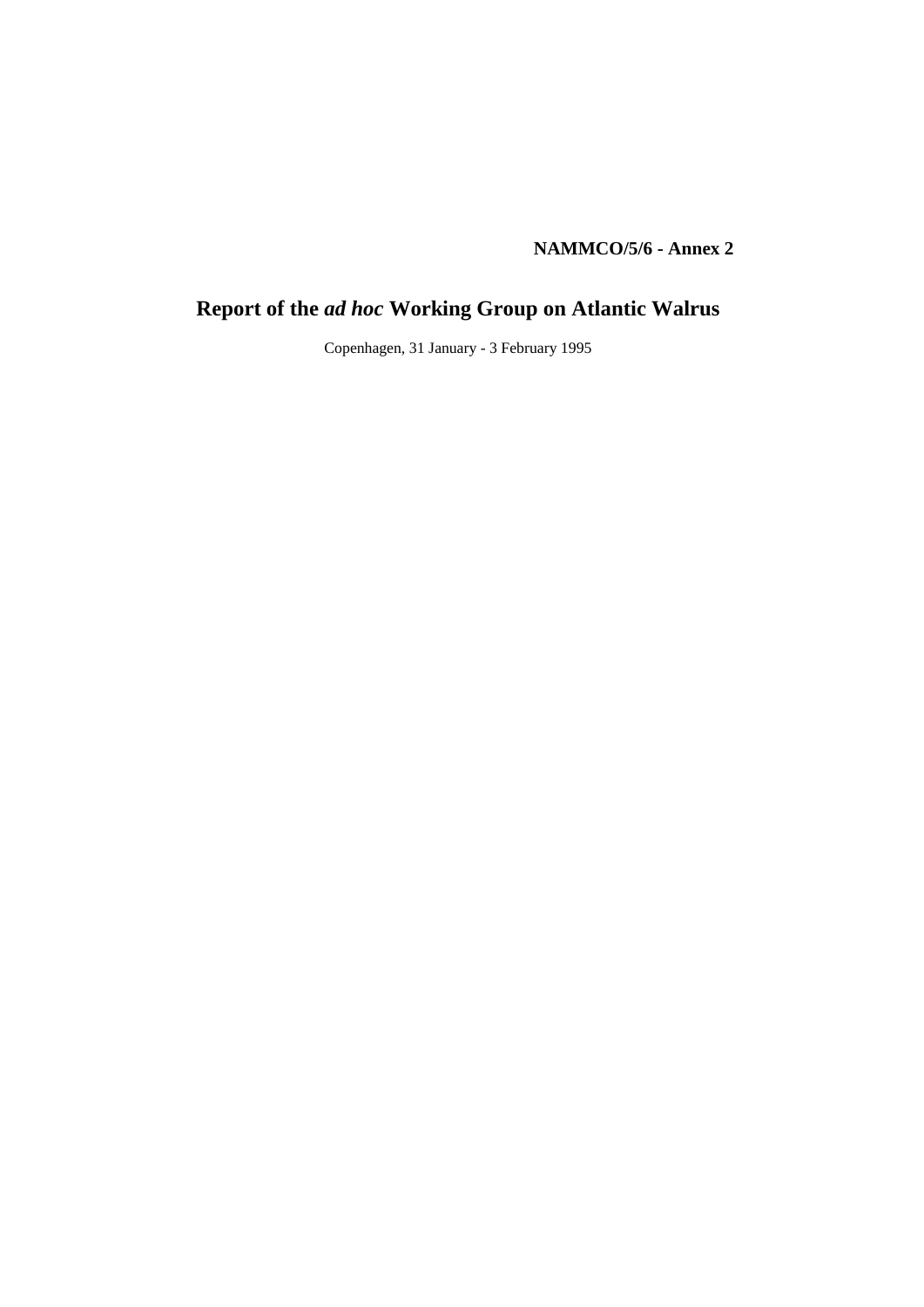#### **Contents**

| 1.         |                                                                             |
|------------|-----------------------------------------------------------------------------|
| 2.         |                                                                             |
| 3.         |                                                                             |
| 4.         |                                                                             |
| 5.         |                                                                             |
| 6.         |                                                                             |
|            | Figure 1 Delineation of possible sub-groups used in review of the status of |
| Table 1    | Estimated removals of Atlantic walrus by stock area 16                      |
|            | Table 2 Calculations of size of various Atlantic walrus stocks necessary to |
|            |                                                                             |
| Appendix 1 |                                                                             |

Page

# **Report of the**

## *ad hoc* **Working Group on the Atlantic Walrus**

Copenhagen, 31 January - 2 February, 1995

The *ad hoc* Working Group on the Atlantic walrus met at the Greenland Fisheries Research Institute in Copenhagen from 31 January to 2 February 1995. The Working Group was convened by Erik Born. A list of participants is contained in Appendix 1.

The Working Group referred to the Council's request for advice on the Atlantic walrus (Odobenus rosmarus rosmarus), which was as follows:

> "[to]... advise on stock identity for management purposes; to assess abundance in each stock area; to assess long-term effects on stocks by present removals in each stock area; to assess effects of recent environmental changes (i.e. disturbance, pollution), and changes in the food supply" (NAMMCO/2 - *Report,* 64).

The Working Group addressed each of the elements of the request in turn, basing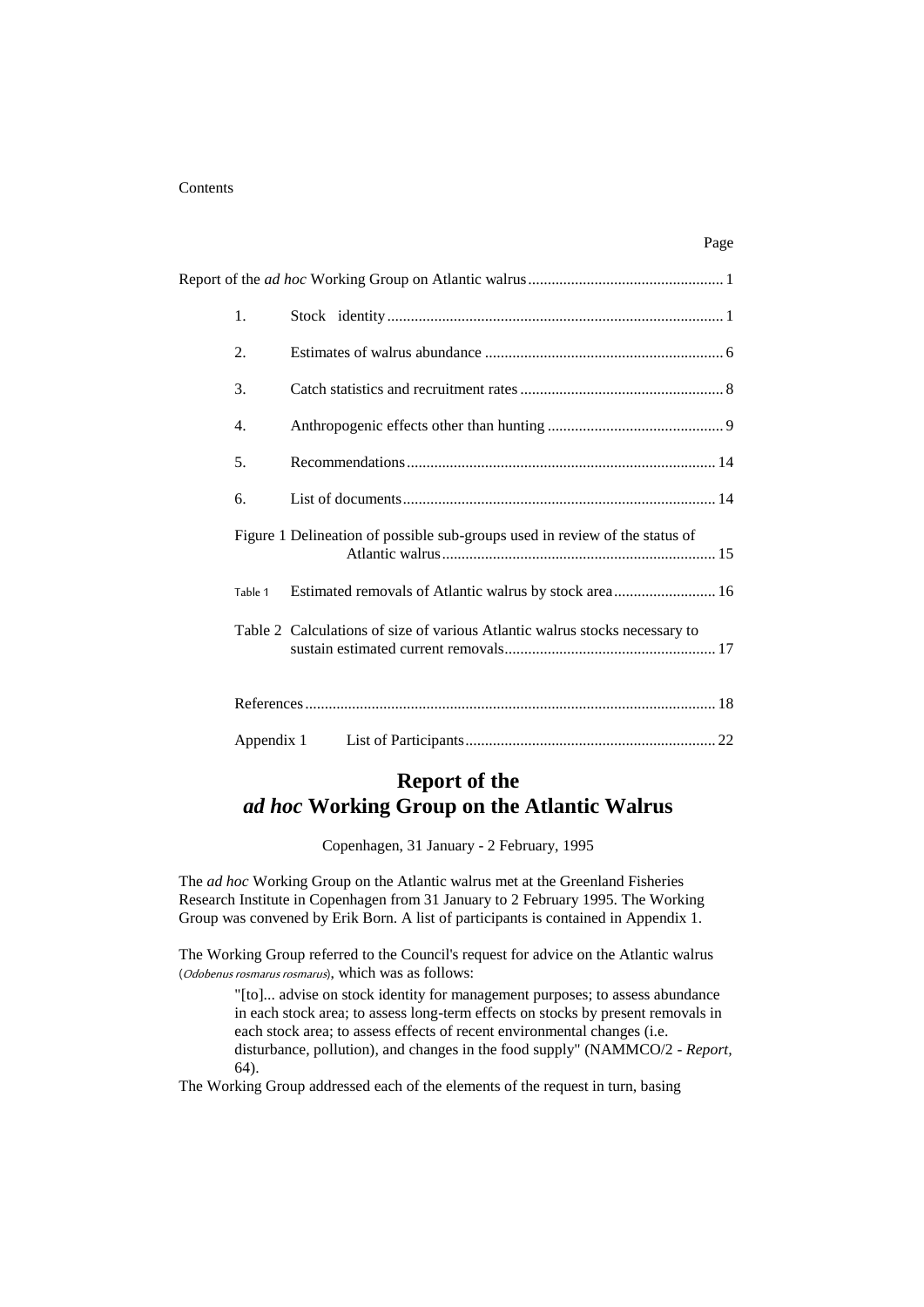deliberations on all available data on the Atlantic walrus.

#### **1. Stock identity**

It was acknowledged from the outset that although Atlantic walruses are generally understood to exist in a number of separate stocks, few studies have been done explicitly addressing questions of genetic relatedness of different groups.

In a preliminary discussion, the Working Group attempted to develop a conceptual model of the distribution and movements of Atlantic walruses, with the following considerations:

- a) Walruses breed in winter (February to April) when there is extensive ice coverage. Therefore, stock separation may be driven by discontinuity in the availability of reliable open-water areas in winter. The distribution of polynyas, persistent shore leads, and loose pack ice may dictate to a major extent the opportunities for genetic exchange among walrus groups.
- b) Although Atlantic walruses have been characterized as more "sedentary" than the strongly migratory Pacific walruses (Mansfield 1973), they are also known to swim long distances in short periods (Wiig pers. comm.). Several authors (Freuchen 1935, Dunbar 1956, Currie 1968), citing as evidence primarily the observations by walrus hunters and the consistent timing of the arrival and departure of walruses in particular areas, have described migratory routes and schedules involving annual long-distance movements.
- c) Aggregations of walruses at traditional haul-out sites on land have often been characterized as "herds", with the implicit assumption that they are social units of some kind. Although the evidence is not as strong for Atlantic walruses as for Pacific walruses, segregation, e.g. all-male groups at some haul-out sites, has been observed in Atlantic walruses during the summer and autumn. Since no mating occurs in summer and autumn, when the terrestrial haul-out sites are occupied, it is possible that animals from different breeding areas share the same haul-out sites.
- d) The abandonment of some terrestrial haul-out sites has been observed in Canada, Greenland and Svalbard. Such abandonment may be taken as evidence that the group of animals using the site was either extirpated or driven away by disturbance. It has sometimes not been possible to decide which of these causes was involved.

The Working Group attempted to use the above model in assessing the likely discreteness of groups of walruses in different areas. Two alternative hypotheses were considered, namely:

- 1. Wintering concentrations represent genetically separate stocks that migrate in summer to areas where walruses from different stocks mingle.
- 2. Summering concentrations, often involving a complex of traditionally occupied haul-out sites and often separated by large areas where walruses are absent or present only in very low density, represent stocks that are relatively sedentary, with animals moving away from the area only as far as necessary for access to food and open water in winter.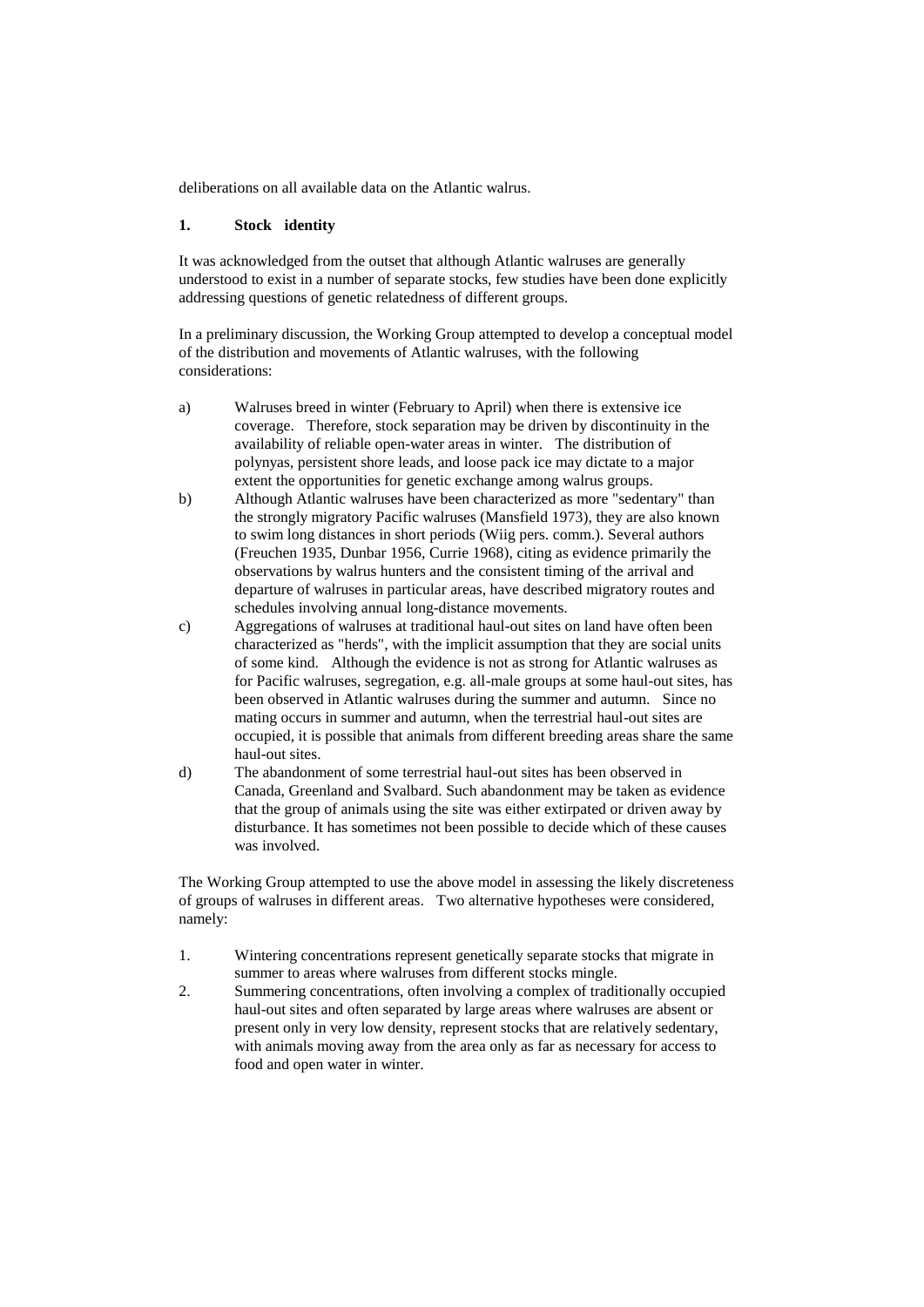Very little evidence was available to support or refute either of these hypotheses, and it was agreed that both alternatives should be considered in our discussions of stock relations.

The Working Group agreed that it was useful to make a distinction between biological stocks which are genetically isolated, vs. management units, or functional stocks. The latter may include animals from more than one genetic stock, or alternatively be only a subunit of a genetic stock. The basis for defining management stocks may be practical (e.g. for purposes of catch monitoring or allocation, feasibility of designing and executing regular surveys to monitor abundance) or biological/behavioral (e.g. aimed at maintaining the traditional use by walruses of particular feeding, haul-out, or breeding sites).

The stocks proposed in SC/3/13 were reviewed and evaluated by the Working group, as follows (Figure 1, p.15):

#### *1.1 Foxe Basin*

Walruses are distributed mainly in the northern half of Foxe Basin where they are present in relatively high density all the year-round. Evidence from morphometric studies in the 1950s indicated that Foxe Basin walruses are larger than those in northern Hudson Bay (Mansfield 1958). No new data are available for northern Hudson Bay, but analyses of new material from Foxe Basin essentially agree with those of Mansfield in the 1950s (Garlich-Miller 1994).

Evidence on walrus distribution and movements, provided both by hunters and by scientists, is consistent with the view that the Foxe Basin group of walruses is largely isolated from other groups to the north (via Fury and Hecla Strait) and south (western Hudson Strait and Southampton Island area).

The Working Group concluded that there was sufficient evidence to regard the Foxe Basin walruses as a separate management unit, and that there is a high probability that it is also a genetic stock.

#### *1.2 Southern and Eastern Hudson Bay*

The large gap in walrus distribution, year-round, along the west coast of Hudson Bay (approximately from Dawson Inlet south to Cape Henrietta Maria) provides a basis for separating the walruses in southern and eastern Hudson Bay from those in northwestern Hudson Bay. However on the east side of the bay the distribution of walruses appears to have been continuous historically from the Belcher Islands northward to the mouth of Hudson Strait. The apparent decline in numbers and reduced range of walruses in eastern Hudson Bay, with no obvious corresponding changes in northwestern Hudson Bay and western Hudson Strait, suggests that there is limited exchange between eastern Hudson Bay and these areas.

There is no basis for evaluating the relationships among the groups of walruses that haul out in summer on shoals and islands in southern and eastern Hudson Bay. It was noted that there is some open water in parts of James Bay and eastern Hudson Bay during winter, so some overwintering by walruses is possible. No direct evidence was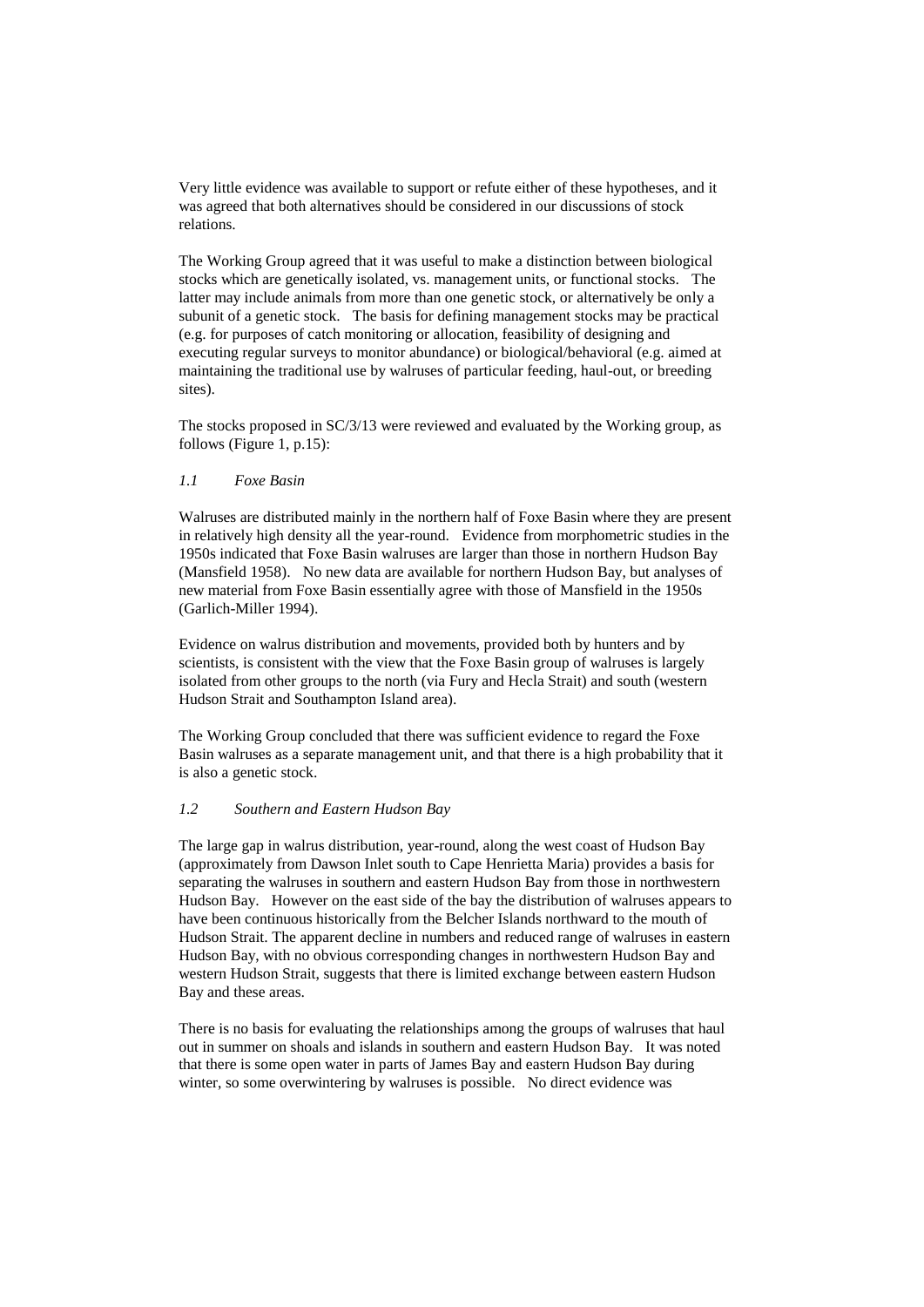available, however, of overwintering by walruses in this region.

The Working Group concluded that there may be reason to regard the southern and eastern Hudson Bay walruses as a separate management unit, but that there is no basis for viewing them as a separate genetic stock.

#### *1. 3 Northern Hudson Bay - Hudson Strait - Northern Labrador - Southeast Baffin Island*

Walruses are present all the year round in portions of this area, and they also migrate through Hudson Strait. Their distribution is essentially continuous from the Keewatin coast of northwestern Hudson Bay, throughout the Southampton Island, Coats Island, Foxe Peninsula, and Hudson Strait regions, and from the eastern entrance of Hudson Strait southward along the northern Labrador coast and northward along the southeastern Baffin Island coast. On the other hand, it was noted that densities are particularly high at specific localities, both in winter/spring (e.g. south of Akpatok Island, at the western end of Hudson Strait and in the leads along the north and south shores of Hudson Strait (McLaren and Davis 1982 ) and summer/autumn (e.g. terrestrial haul-out sites at Southampton and Coats Islands, Lady Franklin Island group, western and northern shores of Foxe Peninsula - MacLaren-Marex 1980, Richard and Campbell 1988, Mansfield and St. Aubin 1991).

In the absence of any direct evidence for stock differentiation (e.g. genetic analyses, tagging, morphometry), the Working Group inferred from the evidence on distribution and movements that the walruses in this area may belong to one genetic stock. It wished to emphasize, however, that considerable risk could be associated with treating them as a single management unit. There is a strong possibility that walrus groups have a high degree of fidelity to geographically separate breeding and haul-out sites. If they do, overhunting or disturbance could prevent the continued use by walruses of some parts of this large area. It was noted that the people living at settlements along the north and south shores of Hudson Strait must make long boat trips to offshore islands for walruses, whereas in the past they were able to catch walruses regularly along shore and at near-shore islands.

#### *1.4 Central West Greenland*

Walruses overwinter in two discrete areas over shallow banks off central West Greenland (Born *et al.* 1994). These walruses leave the waters off West Greenland in spring and do not return until autumn. It has been suggested that some of them, particularly those in the southern group, move west to the east coast of Baffin Island. Others may move north to Upernavik and Avanersuaq municipalities. The deep water between the two banks has a very low density of walruses (Born *et al.* 1994; Heide-Jørgensen and Born 1995).

Mitochondrial genetic analyses have shown that the walruses wintering in the southern area off central West Greenland have different haplotypes that could indicate mixing (Cronin *et al.* 1994). However, due to the small sample size, the genetic evidence was judged to be inconclusive for purposes of identifying genetic discreteness.

On the basis of the hiatus in distribution between the two groups of wintering walruses, their differing responses to recent exploitation, and the fact that their status with regard to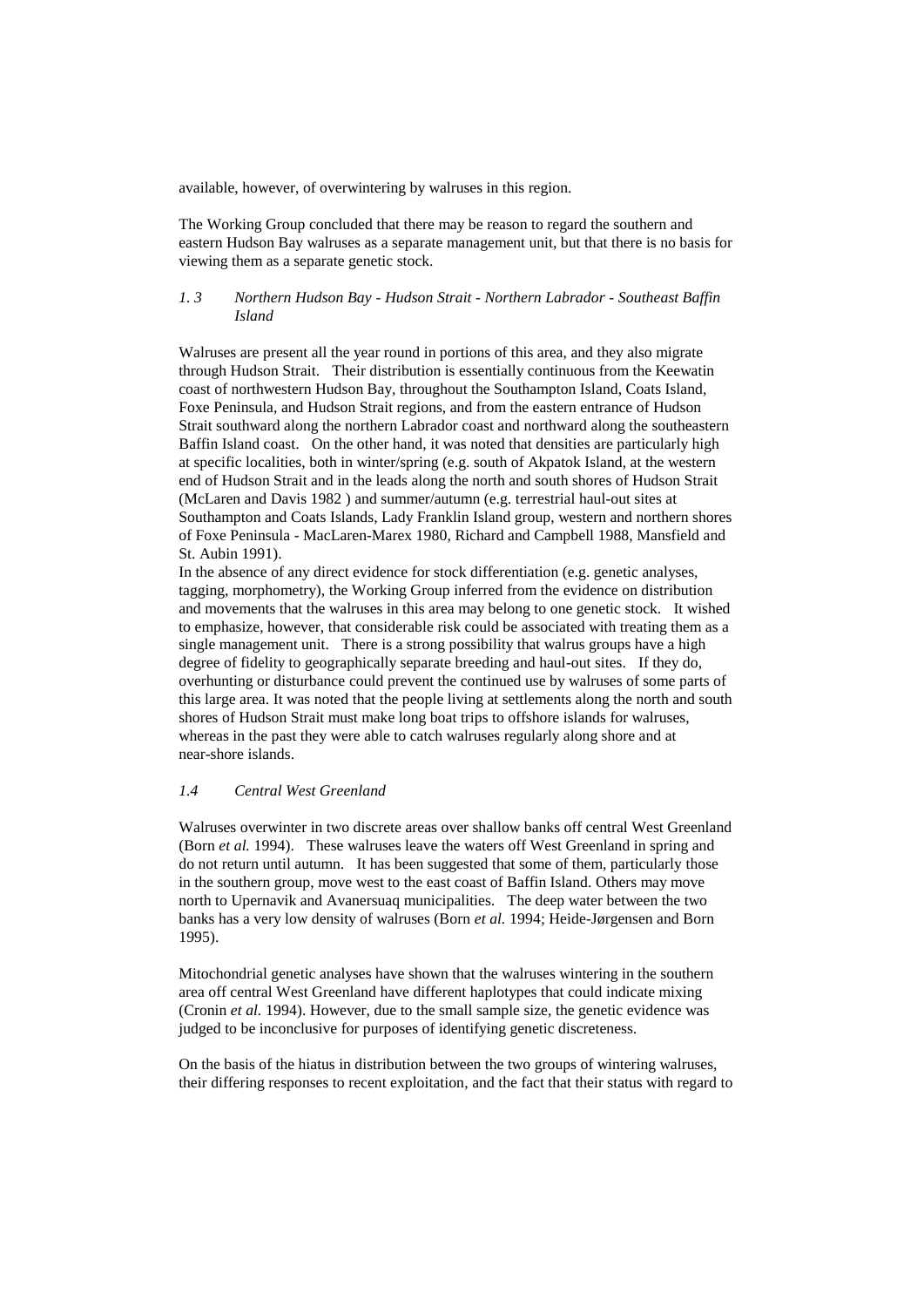catches and population trends has been monitored separately (Born *et al* 1994; Heide-Jørgensen and Born 1995), the Working group concluded that these should be treated as separate management units, the southern group designated as the "Sisimiut group" and the northern one as the "Disko group". It was noted that a connection between the Sisimiut group and the southeast Baffin Island etc. group (*1.3* above), is likely.

#### *1.5 North Water (Baffin Bay)*

Walruses overwinter off Northwest Greenland and in the eastern Canadian Arctic in what appear to be several discontinuous aggregations (e.g. in the North Water polynya and polynyas in Wellington Channel and Cardigan Strait (Kiliaan and Stirling 1978, Finley and Renaud 1980, Born *et al.* 1995)). Summering grounds for these walruses are primarily in the eastern Canadian Arctic at terrestrial haul-out sites along the coasts of Ellesmere, Devon and Bathurst Islands (Koski and Davis 1979, Riewe 1992). Migrations through Lancaster and Jones Sounds, westward in spring and eastward in autumn, are well documented (e.g. Davis *et al*. 1978). One of ten walruses tagged in August 1993 at Bathurst Island was killed by Inuit off the north coast of Bylot Island in June 1994 (Stewart, unpubl.). Published reports referred to Greenlandic bullets being found in the bodies of walruses taken in the eastern Canadian Arctic (Freuchen 1921, Vibe 1950). Substantial northward migration into the North Water area in spring, along either Greenland or the Baffin Island coast, has not been documented in recent years (Koski 1980, Born *et al.*1994).

MtDNA analyses showed that walruses in the North Water area, hunted during the spring by Inuit in Avanersuaq municipality, are monomorphic (Cronin *et al.* 1994). There is a hiatus in walrus distribution off the northeast coast of Baffin Island (cf. Mansfield 1958, Koski and Davis 1979) that may be a secondary effect of overhunting.

The Working group concluded that the walruses centred in northern Baffin Bay, ranging from Avanersuaq municipality (N.W. Greenland) westward to Peel Sound in the eastern Canadian Arctic, probably comprise a separate genetic stock. Whether they are a genetic stock or not, this group should be considered a separate management unit. As was indicated for the Central West Greenland group, it may prove appropriate to subdivide this group further, for example on the basis of particular haul-out (summering) or overwintering (breeding) sites.

#### *1.6 East Greenland*

The walruses present all the year-round in Northeast Greenland are geographically and genetically isolated from those in Northwest Greenland (Cronin *et al.* 1994). Some coastwise movement southward to South Greenland (mainly emigration) is possible. Movement across Fram Strait from East Greenland to Svalbard has been documented (Born and Gjertz 1993), but such movement is considered infrequent.

The Working Group agreed that the East Greenland walruses may be a separategenetic stock and that they should be considered a separate management unit.

*1.7 Svalbard - Franz Joseph Land*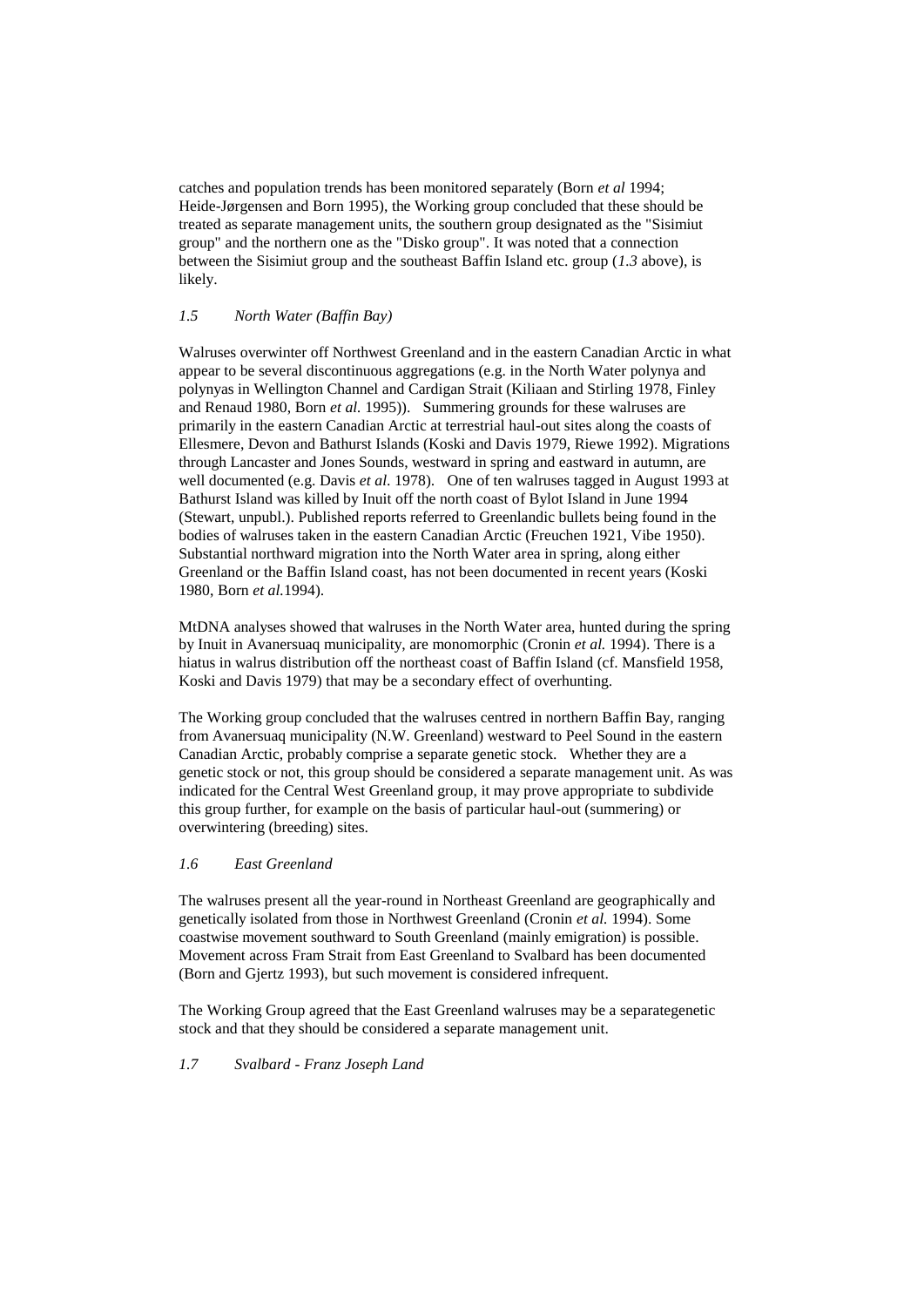Recent studies have demonstrated that the walruses in Svalbard and Franz Joseph Land belong to a common population that uses shore haul-out sites in summer and polynyas near both archipelagoes in winter (Gjertz and Wiig 1993). The possibility of a connection between these walruses and those that traditionally hauled out in summer on northern Novaya Zemlya deserves further investigation.

No genetic data are available for these walruses. It was agreed, however, that they should be treated as a separate management unit.

#### *1.8 Kara Sea - Southern Barents Sea - Novaya Zemlya*

Walruses definitely overwinter in the Pechora and White seas (e.g. Haug and Nilssen 1995), and there is reason to believe that some movement occurs through the Kara Entrance. The situation of walruses in the Kara Sea is entirely unknown, and any conclusion about their stock affinities would be speculation. For convenience, the Working group agreed to tentatively regard the walruses in the Kara Sea and southern Barents Sea and using Novaya Zemlya as a management stock, pending better information on them.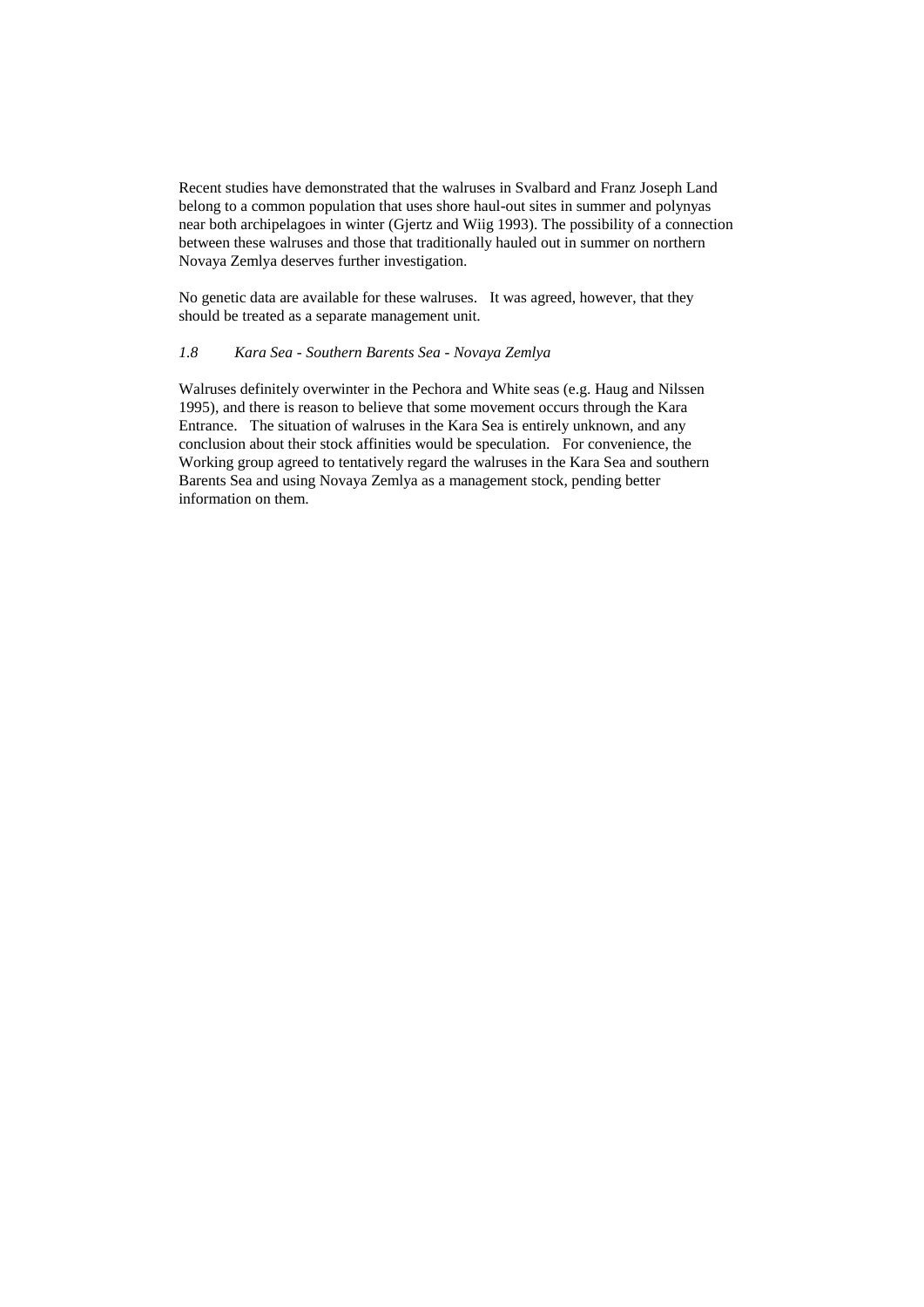#### **2. Estimates of walrus abundance**

No dedicated walrus surveys that fully address questions of bias have been conducted in any of the areas in the North Atlantic where walruses occur. In some areas, densities obtained from aerial surveys can be used for extrapolation, but no information is available on submergence factors and haul-out patterns that are likely to affect the survey results. In other areas, counts at terrestrial haul-out sites provide information on a segment of the population, but do not correct for animals that were at sea during the survey and, for most areas, do not give complete simultaneous coverage of all haul-out sites that are likely to be used by the walrus stock. Finally, in some areas, figures on abundance are so old or poorly documented that they are no longer considered valid.

#### *2.1 Foxe Basin*

The best available information on present abundance of walruses in Foxe Basin are visual systematic strip-transect aerial surveys conducted in August 1988 (Mean 5200 95% CI 900-30500) and in August 1989 (Mean 5500 95% CI 2700-11200) (Cosens et al. 1993). The results of these surveys, which are considered as reference or index points for future surveys, are not corrected for animals that were submerged during the survey. Also, some potential walrus habitats were not surveyed in either year.

#### *2.2 Southern and Eastern Hudson Bay*

Virtually nothing is known about historical or current sizes of walrus populations in this area. A group of walruses was counted in October 1978 at the terrestrial haul-out site at Cape Henrietta Maria. The Working Group was not able to assess the number of walruses in southern and eastern Hudson Bay.

#### *2.3 Northern Hudson Bay - Hudson Strait - Northern Labrador - Southeast Baffin Island*

Surveys were conducted using different methods in different years in parts of the range of this proposed stock. Aerial surveys in northern Hudson Bay revealed a count of about 2400 walruses in the summers of 1976-77 (Mansfield & St Aubin 1991). Richard (1990) reported sightings of about 1800 walruses from aerial surveys in parts of northern Hudson Bay and western Hudson Strait in 1988. Aerial survey counts of 600-700 were reported for an island off southeast Baffin Island in August 1978 (MacLaren Marex 1980), and Richard and Campbell (1988) estimated a summer population in southeast Baffin Island of about 1000 in the late 1970's, based in part on the count of 600-700 reported by MacLaren Marex (1980). Aerial surveys conducted during March 1981 gave uncorrected estimates of 223 walruses in southwestern Davis Strait and 850 in Hudson Strait (McLaren and Davis 1982).

The various counts and estimates reported above cannot simply be added. The Working Group was unable to produce an estimate for this stock from the data available.

#### *2.4 Central West Greenland*

The main wintering grounds have been surveyed from aircraft six times since 1981. The uncorrected abundance estimates indicate that 200-300 walruses are found in these areas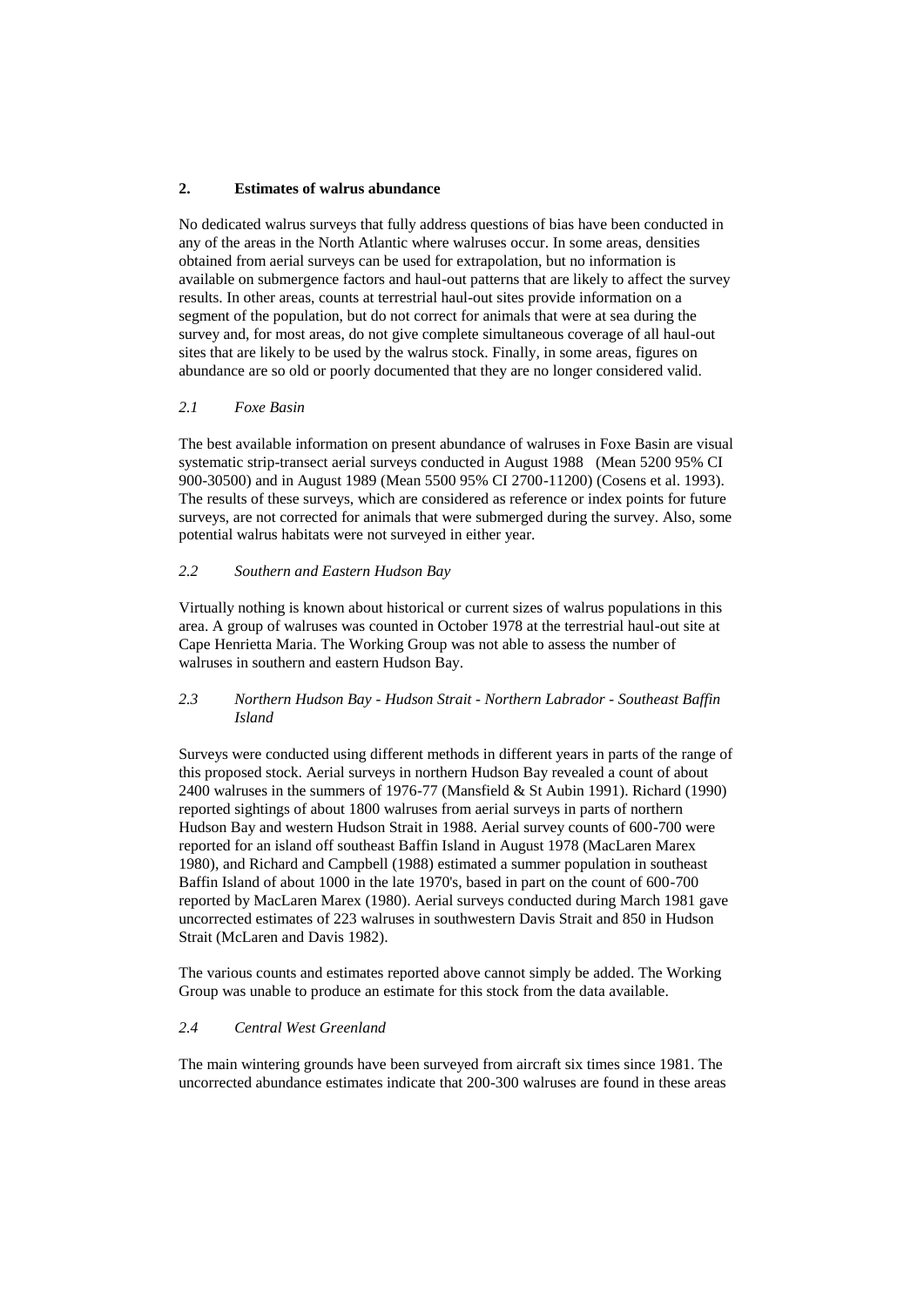during winter. There are recent indications of a decline in walrus abundance in the southern stratum. i.e. in the Sisimiut group (Heide-Jørgensen and Born 1995).

#### *2.5 North Water (Baffin Island)*

No complete population estimates are available, but surveys of the North Water in the late winter of 1979 indicated that around 700 walruses were present along the ice edge between Jones Sound and Talbot Inlet (Finley and Renaud 1980). Summer surveys indicate that 500-800 walruses move west into the eastern Canadian Arctic in spring (Davis *et al* 1978).

#### *2.6 East Greenland*

The only count covering a large area in East Greenland is from 1984, when two sport kayakers counted some 329 walruses from Nordostrundingen (c.  $81^{\circ}$ N) to Scoresby Sound (c.70°30'N).

#### *2.7 Svalbard-Franz Joseph Land*

An estimate has been made from a count of about 750 male walruses at haul-out sites in Svalbard. To account for an equal number of non-calf females, 750 was multiplied by two and 500 added arbitrarily to derive a rough minimum estimate of total population size of about 2000 for the Svalbard-Franz Joseph Land region (Gjertz and Wiig submitted). The estimation procedure was questioned, as no experiments were conducted to simultaneously estimate sex ratio in the population, and because other male aggregations may have been overlooked.

#### *2.8 Kara Sea - Southern Barents Sea - Novaya Zemlya*

No population estimate is available. A total of 138 walruses, including females and calves, were counted in 1994 in the Pechora Sea (Haug and Nilssen 1995). Russian literature suggests that the population numbers a few hundred.

#### **3. Catch statistics and recruitment rates**

#### *3.1 Current catches*

The most recent catch statistics for each stock were reviewed and summarized (Table 1, p 16). Under-reporting continues to be a problem in all areas and most estimates are subject to reporting errors. Department of Fisheries and Oceans (DFO; Canada) records indicate "data quality" by identifying the percentage by which the reported catch may under or over estimate the true catch (e.g.  $50 \pm 50\%$  indicates the estimated harvest was 50 but may have been 25 to 75). For the present status review, data with quality ratings greater than 100% were not used. All catch estimates have been rounded to help reflect their imprecision. There are no recent data for some stocks.

Walruses are killed but not retrieved in all stocks but loss rates have been estimated for only a few hunting situations. They range from 0 to 50% (Freeman 1970; Smith and Taylor 1977) but cannot be broadly applied because they vary with location, season, hunting methods, and hunter skill. Orr *et al.* (1986) concluded that 32% of shot walruses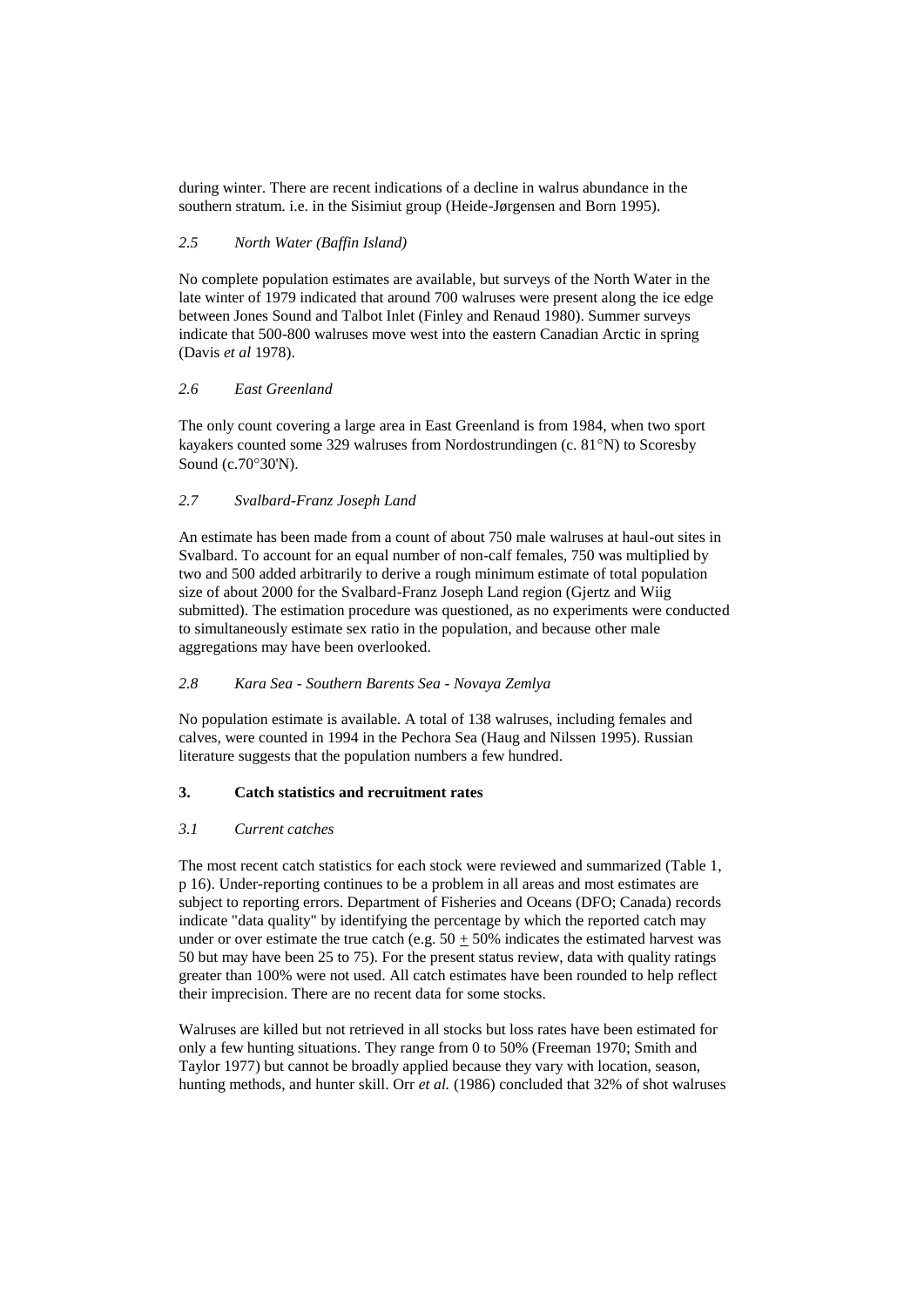were killed but not retrieved during summer hunts in Foxe Basin. This figure has been used to correct the Foxe Basin reported catch although the proportion of the catch made and the loss rates during the winter hunt are unknown.

Born and Kristensen (1981) recorded the outcome of 34 walrus hunts in the Thule District in the 1980s. They found that 15% of shot walruses were not retrieved. Orphaned calves and severely wounded animals were presumed to have died, making the killed but not retrieved estimate 25%. This figure has been applied to the reported catch for Thule but not to catches in other areas where this stock is hunted.

The loss rate in east Greenland has been estimated at 23% (Born *et al*. 1995). This figure has been applied to the reported and estimated catches there.

#### *3.2 Net recruitment rate*

In the absence of data specific to the Atlantic walrus, the Working Group accepted a range of net recruitment rates of 2-5%, indicated from a simulation of a hypothetical population of Pacific walruses (DeMaster 1984).

#### *3.3 Estimates of sustainable removals*

Catch statistics and net recruitment rates were used to estimate the probable range of population sizes required to sustain current removals. Two sets of estimates were used the estimated hunting mortality from Table 1 (p.16) which is adjusted for loss rates where these are available; and a conditional estimate of hunting mortality which assumes a 30% loss rate for stocks lacking specific loss rate estimates. Population sizes are calculated using 2 and 5% net recruitment rates (Table 2, p.17).

#### **4. Anthropogenic effects other than hunting**

In Working Paper SC/3/13 information on the anthropogenic effects on walruses other than hunting was summarised and evaluated. The Working Group addressed the questions raised by the Council on potential effects on walruses of recent environmental changes (e.g. disturbance, pollution), and changes in food supply. The Working Group considered the potential effects on walrus populations of the following:

- Disturbance from various types of noise (e.g, that caused by aircraft and shipping, offshore exploration and operational activities, military activity);
- Pollution (e.g. spilled oil, heavy metals, organochlorine compounds, radioactivity, nuclear activity);
- Changes in food availability and interactions with fisheries;
- *4.1 Disturbance from various types of noise*

The Working Group discussed the potential effects on walruses of noise from aircraft, ships and offshore exploration and operational activities.

#### 4.1.1 Aircraft and shipping

Walruses react to the noise of aircraft. Although their reactions are variable, they usually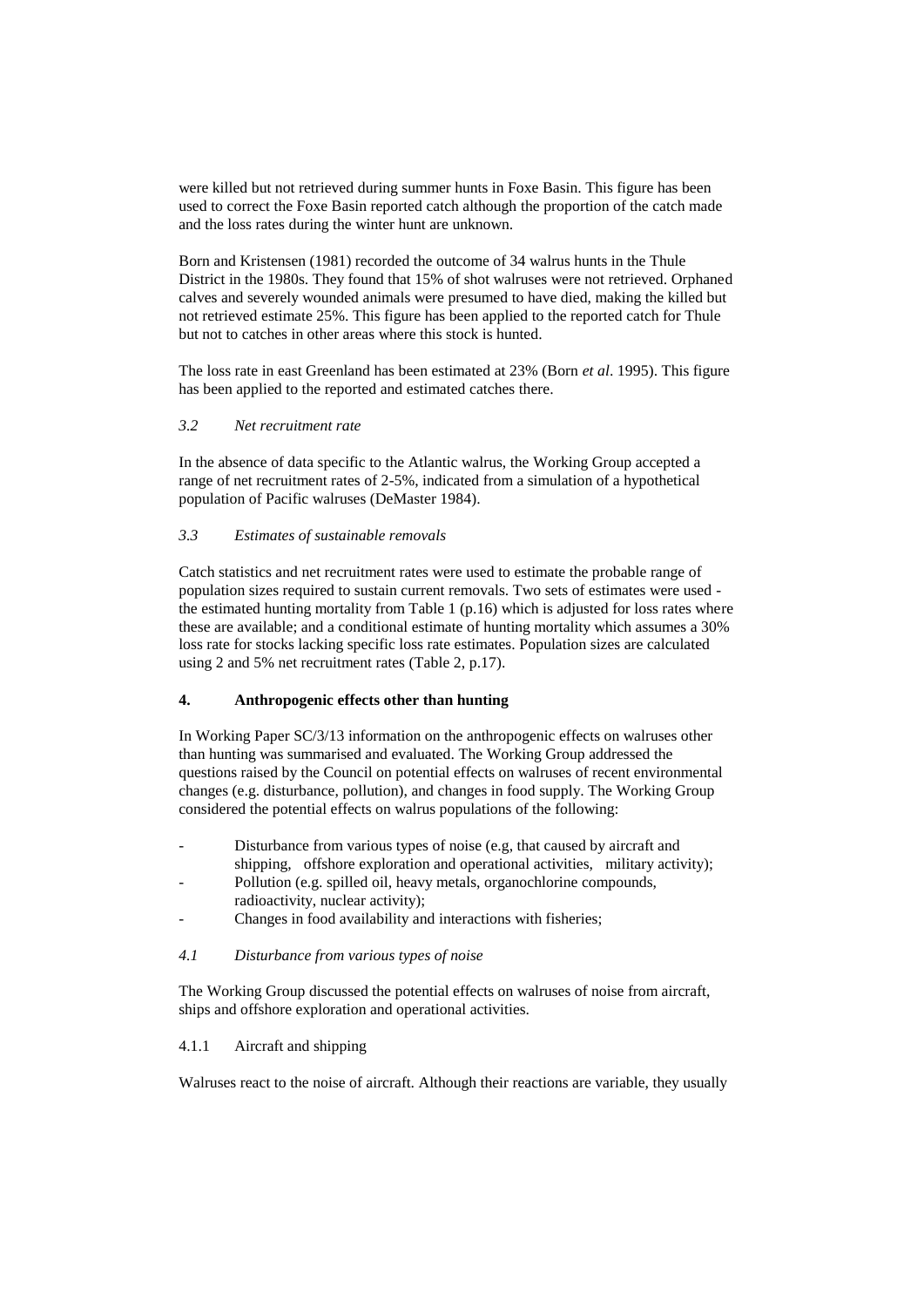escape into the water when the aircraft gets close. In some cases this can lead to stampeding with the result that calves are crushed to death. The long-term effects of repeated and continued disturbance from aircraft noise, however, cannot be evaluated easily. The Working Group could not rule out the possibility that walruses, like many other species, habituate to noise and other forms of disturbance that are not associated with other types of impact. Cases in which walruses have permanently abandoned uglit (e.g. western and eastern Greenland) have involved factors in addition to noise disturbance, such as hunting and smell of humans, dogs, offal etc., that could have been as, or more, significant.

Walruses also react to noise from boats and ships and they usually exhibit an escape response if the vessel gets too close. However, the degree of responsiveness is highly influenced by the type of noise and its source level, the social and behavioral situation of the walruses, and their previous experience with ship noise, especially whether it was associated with more drastic effects such as hunting. The Working Group did not feel that it was in a position to evaluate whether walruses, like many other species, habituate to noise from ships and boats, nor was the available information sufficient for evaluating the long-term effects of ship and boat traffic on walrus populations.

Because most walrus populations have been subjected to hunting pressure, in many cases intensive and over many years, and because various other human activities have modified walrus habitat through time, it will be very difficult to demonstrate long-term effects, at the population level, caused specifically by exposure to noise.

#### 4.1.2 Offshore exploration and operational activities

Activities associated with oil and gas exploration are now occurring in many areas inhabited by Atlantic walruses. In some areas these activities are large-scale. For example, in the Svalbard area there has been extensive offshore explorations for oil since the early 1980s, and exploratory drilling is presently under way a little south of Bear Island. The feasibility of exploitation on Spitsbergen Bank between Bear Island and the island of Hopen is being evaluated, and exploitation is expected to be initiated before the end of this century. The world's largest field of liquified natural gas, the Stockmann field, is found in the Barents Sea.

In the western Russian Arctic, large oil and gas fields exist in the southern Barents Sea from the White Sea northeast to southern Novaya Zemlya, and along the west coast of Novaya Zemlya. Furthermore, large fields in the Kara Sea stretch eastward to the Yamal Peninsula. Seismic surveys started in 1971, and exploratory drilling in 1981. Several drilling platforms are present along western Novaya Zemlya and in the Kara and Pechora Seas, and oil is now produced on Kolgujev Island. These oil fields overlap with the summer distribution of walruses and therefore large-scale petroleum activities pose a potential threat to walruses in these areas.

At present, there is no exploitation of non-renewable resources in Greenland. Since 1991, however, marine seismic activity related to oil exploration has occurred along the coasts north to  $79^{\circ}$ N in eastern Greenland and  $77^{\circ}$ N in western Greenland.

The Working Group was not aware of any offshore petroleum development activity presently occurring in the eastern Canadian Arctic in areas currently occupied by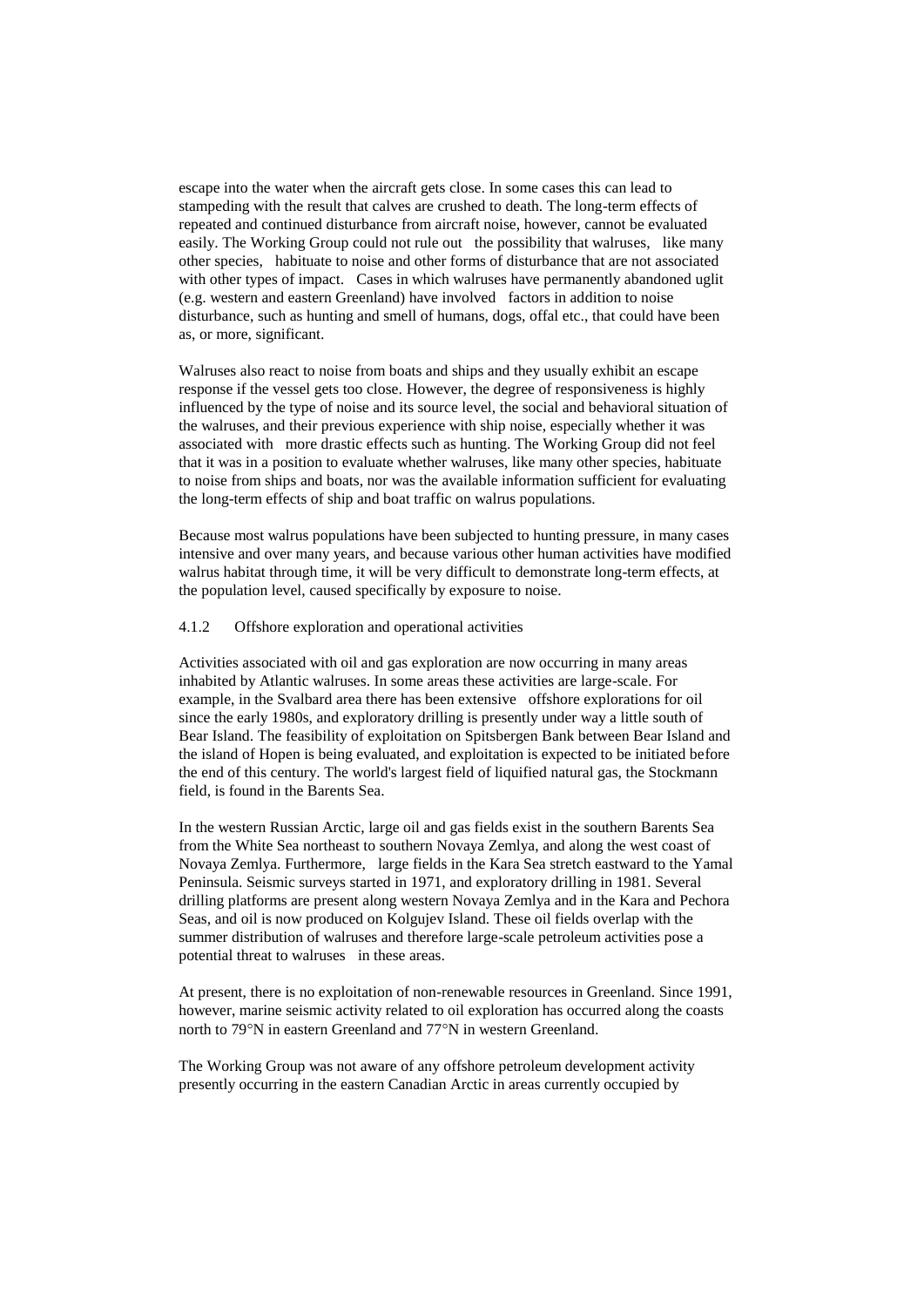#### walruses.

In a study of the effects on Pacific walruses of offshore drilling, the animals were found to exhibit only weak short-term behavioral responses to the drilling activities *per se*. They reacted, however, to the ice-breaking activities associated with these operations by moving away for a short time.

The Working Group was not aware of any studies which allowed it to make any conclusions about long-term effects of various exploration and operational activities on walruses.

#### 4.1.3 Military activity

The Working Group was not able to evaluate the extent to which military activity (e.g. rocket launching, explosions) in different areas (e.g. southern Barents Sea) may adversely affect walruses.

#### *4.2 Pollution*

#### 4.2.1 Oil spills

The Working Group was not aware of any studies that specifically addressed the direct or indirect effects of oil on walruses.

Studies of seals have shown that surface contact with oil causes stress, and temporarily irritates the eyes and skin. Some studies have indicated that ingestion of oil leads to physiological and chemical changes, possibly including effects on reproduction. Most evidence of internal organ and tissue damage from oil ingestion by seals is inconclusive for walruses. Inhalation of aromatic hydrocarbons from an oil spill caused mental debilitation in spotted seals. Walruses exposed to an oil spill are likely to show some of these reactions. However, walruses depend almost entirely on blubber to minimize heat loss. Their sparse pelage presumably is of little value as insulation, and their skin is thick and very tough. It is therefore unlikely that exposure of the skin to oil would have any appreciable thermal effect except in newborn walruses. Perhaps the oiling of newborns that have not yet accumulated a thick insulating blubber layer would affect their ability to keep warm. Consequently, oil spills during the walrus calving season (late May-early June) in areas where females and young are present could, theoretically, have a greater adverse impact than spills at other times and in other areas.

It was the opinion of the Working Group that some features in the ecology of walruses make them more vulnerable to the harmful effects of spilled oil than are many other marine mammals:

- i) Due to the high level of gregariousness in walruses, an oil spill that affects one would be likely to affect at least several individuals. Furthermore, an oil spill in one area may be transferred by individuals to other walruses on clean sites (for example oil-fouled walruses will rub oil onto the skin or into the eyes of other individuals during haul out).
- ii) Walruses tend to inhabit coastal areas and areas of relatively loose pack ice.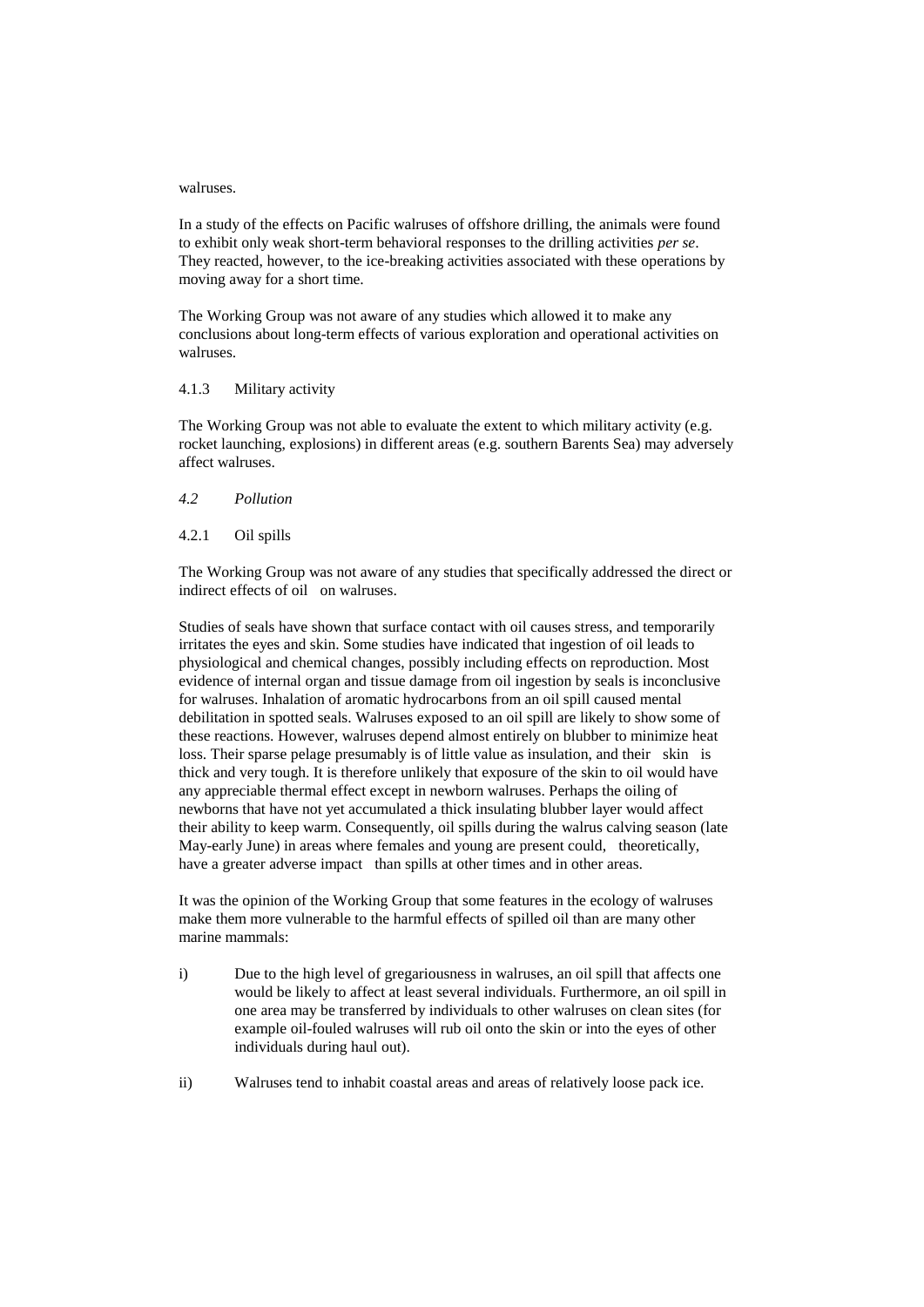Spilled oil is likely to accumulate in such areas. Walruses therefore have a high risk of being fouled not only in the water but also when they haul out on rocks or land.

iii) Because they are benthic feeders, walruses may be more likely to ingest petroleum hydrocarbons than are most other pinnipeds. Benthic invertebrates are known to accumulate petroleum hydrocarbons from food, sediments and the surrounding water. The implications for walruses may be serious since contaminants in their food are certain to build up in their own tissue. In addition, oil contamination may reduce the biomass or productivity of the invertebrate communities that sustain walruses. Walruses would then be forced to seek alternative food or feeding areas. In such a situation, it cannot be assumed that alternative types of food or feeding areas are actually available, however, so such a scenario could prove detrimental to the walruses.

The Working Group was not able to evaluate the effects of a recent major oil spill on land in northwestern Russia. It noted, however, that the massive contamination could eventually reach marine waters and affect walruses in some way, especially the small population in the Pechora Sea region.

#### 4.2.2 Heavy metals and chlorinated hydrocarbons (CHCs)

The Working Group considered the potential effects on walruses of two classes of pollutants that have given particular cause for concern in marine mammals: heavy metals and chlorinated hydrocarbons (CHCs). Few studies, however, have been made of these pollutants in walruses.

The three metals which give greatest cause for concern are mercury (Hg), cadmium (Cd) and lead (Pb). The levels of heavy metals in Pacific walruses have been found to be very high. In certain organs these levels exceeded those considered safe for human consumption. Levels in Atlantic walruses, however, have been found to be less than in Pacific walruses. Certain metals have been found in relatively high concentrations in walruses from Foxe Basin (Cd), southern Hudson Bay (Pb and Hg) and northwest Greenland (Hg).

CHCs are anthropogenic chemicals which accumulate mainly in blubber and are of concern because of their potentially harmful effects on walrus reproduction, the walrus immune and hormone systems, and human health through consumption of contaminated walrus tissue. Walruses have generally low concentrations of CHCs. Especially high concentrations have, however, been found in Eastern Hudson Bay compared to other areas where this has been studied (i.e. other parts of Canada, West Greenland and Alaska). It is speculated that the high concentrations might be related to the significant consumption of ringed seals by these individuals.

The Working Group was concerned about the findings of comparatively high levels of CHCs in some walruses. It was, however, unable to reach a conclusion about what these findings mean to the walruses or to the people who consume them.

4.2.3 Radioactivity and nuclear activity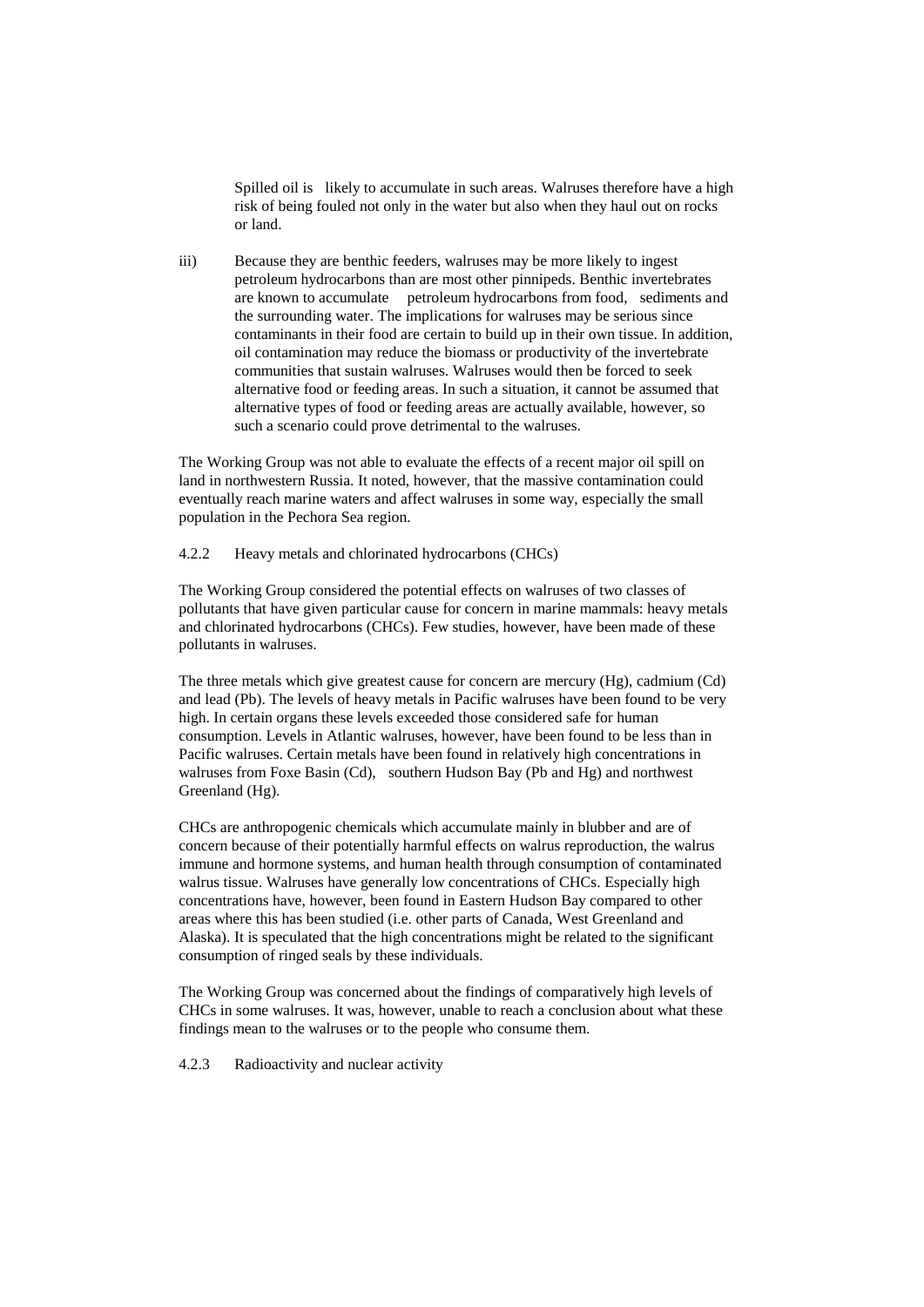The Working Group noted that only few studies have been made on radioactive elements in walruses.

In connection with an airplane crash in the Avanersuaq area (Thule area, northwestern Greenland) plutonium was released from nuclear bombs to the surroundings. Analyses of plutonium in sediment, bivalves (including walrus food items) and other benthic organisms collected at the crash site showed values to be elevated from background levels. A study concluded, however, that in this area the plutonium levels in the animals at higher trophic levels such as birds, seals, and walruses were hardly significantly different from the fall-out background. Recent analyses gave the same results.

In general, nuclear weapon tests in different parts of the world caused a widespread fall-out of plutonium. However, the levels of this element, and other radionuclides such as  $Cs^{137}$ , reported so far from analyses of marine mammals are not considered high enough to pose a health risk to the animals.

No information is available about the effects on walruses of the nuclear activities in the Novaya Zemlya region and the Working Group could not evaluate the potential effects. Second-hand information, however, from Russian sources indicates that certain walrus haul-out sites in Novaya Zemlya were deserted in the 1960s due to nuclear testing on this island.

#### *4.3 Changes in food availability and interactions with fisheries*

The Working Group considered the potential effects on walruses of changes in food supply and direct and indirect effects of interactions with fisheries.

Changes in the density and availability of food will obviously influence the size of walrus stocks. Fluctuations in stocks of walrus prey might be caused by changes in both abiotic and biotic conditions driven, for example, by predator-prey relationships or anthropogenic factors. However, there is no information available to determine whether or to what extent such changes have influenced the stocks of Atlantic walruses. The Working Group noted, however, that mere abundance of walrus prey does not necessarily trigger or sustain population growth. Despite the fact that walrus food must have been abundant in the Svalbard region for a long time, and that walruses have been completely protected there since 1952, walruses have only recently moved back into the area. This could mean that in the case of a walrus population which has been seriously reduced by hunting, factors other than prey density and availability govern the animal's ability or willingness to exploit a food resource. Walruses are highly conservative in choice of food and selection of habitat. So factors such as need to learn or a lack of experience may have played a role in the evident failure of the walruses at Svalbard to take full advantage of the rich feeding areas potentially available to them.

The Working Group concluded that although the direct and indirect effects of fisheries on Atlantic walruses are basically unknown, some effects very likely do occur. Fisheries using bottom-draggers have destroyed potential walrus feeding habitat at Svalbard. The noise from fisheries in or near walrus habitat and the disturbance of the sea floor caused by trawling have probably contributed, perhaps synergistically, to the continued depletion of the stock of walruses wintering off central West Greenland.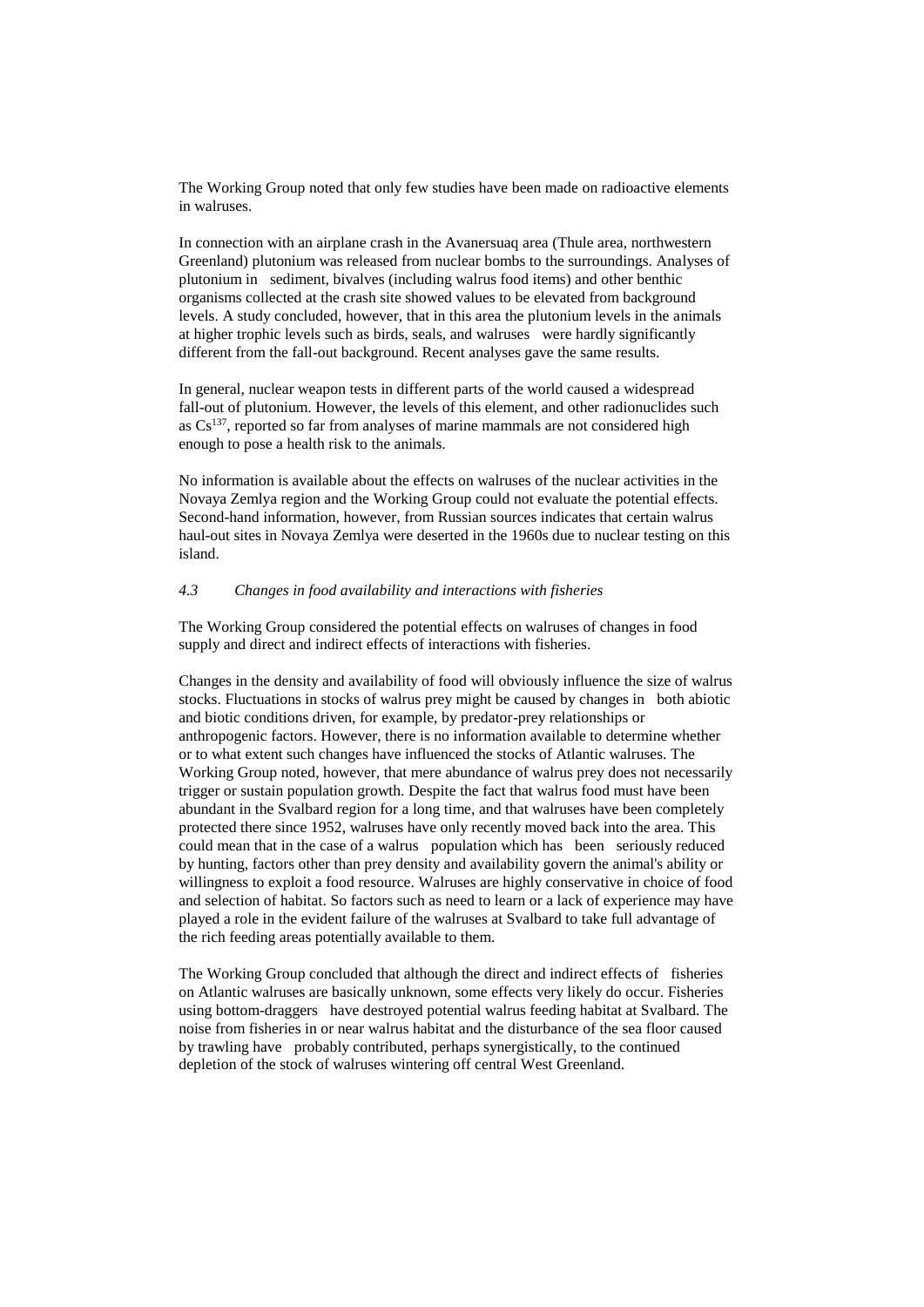Intensive fisheries along the coasts of Svalbard and in the Barents Sea also may have prevented walruses from repopulating areas that, from a purely trophic perspective, still appear to be suitable walrus habitat.

#### **5. Recommendations**

The Working Group identified many information gaps. They are listed here with possible research approaches. This listing does not preclude the investigation and application of other methods. Items are not listed in any order of priority because priorities will vary according to stock and management objectives.

- 1. Determine stock identity, especially for international, hunted stocks (e.g. using mtDNA, nuclear DNA, morphometrics, tagging, contaminants, etc.).
- 2. Determine stock size and/or trend, especially of hunted stocks (e.g. using aerial surveys, haul-out monitoring, biological sampling), as suits management objectives.
- 3. Evaluate effects of industrial activities including disruption of behaviour and contaminant pathways and effects (e.g. experimentation, feeding habits, physiology).
- 4. Improve catch statistics and expand to include information on (at least) sex, age, location and loss rates (e.g. biological sampling).
- 5. Evaluate behaviour related to within-population segregation (e.g. haul-out monitoring, attachment of satellite-linked radio transmitters (PTTs));
- 6. Assess critical habitat with respect to fisheries interactions and industrial activity (e.g. using PTTs).

#### **6. List of documents**

| SC/3/6    | Report of the 2nd Walrus International Technical and Scientific (WITS) Workshop, 11-15                                    |
|-----------|---------------------------------------------------------------------------------------------------------------------------|
| SC/3/8    | January 1993, Winnipeg, Manitoba, Canada (eds. R.E.A. Stewart, P.R. Richard & B.E. Stewart)                               |
|           | T. Haug & K. T. Nilssen, "Observations of Walrus Odobaenus Rosmarus in the Southeastern<br>Barents Sea in February 1993". |
| SC/3/13   | E.W. Born, I. Gjertz and R.R. Reeves, Population assessement of Atlantic walrus (Odobenus<br>rosmarus rosmarus).          |
| SC/3/16   | M.P. Heide-Jørgensen and E.W. Born, Monitoring walrus abundance off West Greenland.                                       |
| Figure 1. | Delineation of possible sub-groups used in review of the status of<br>Atlantic walrus                                     |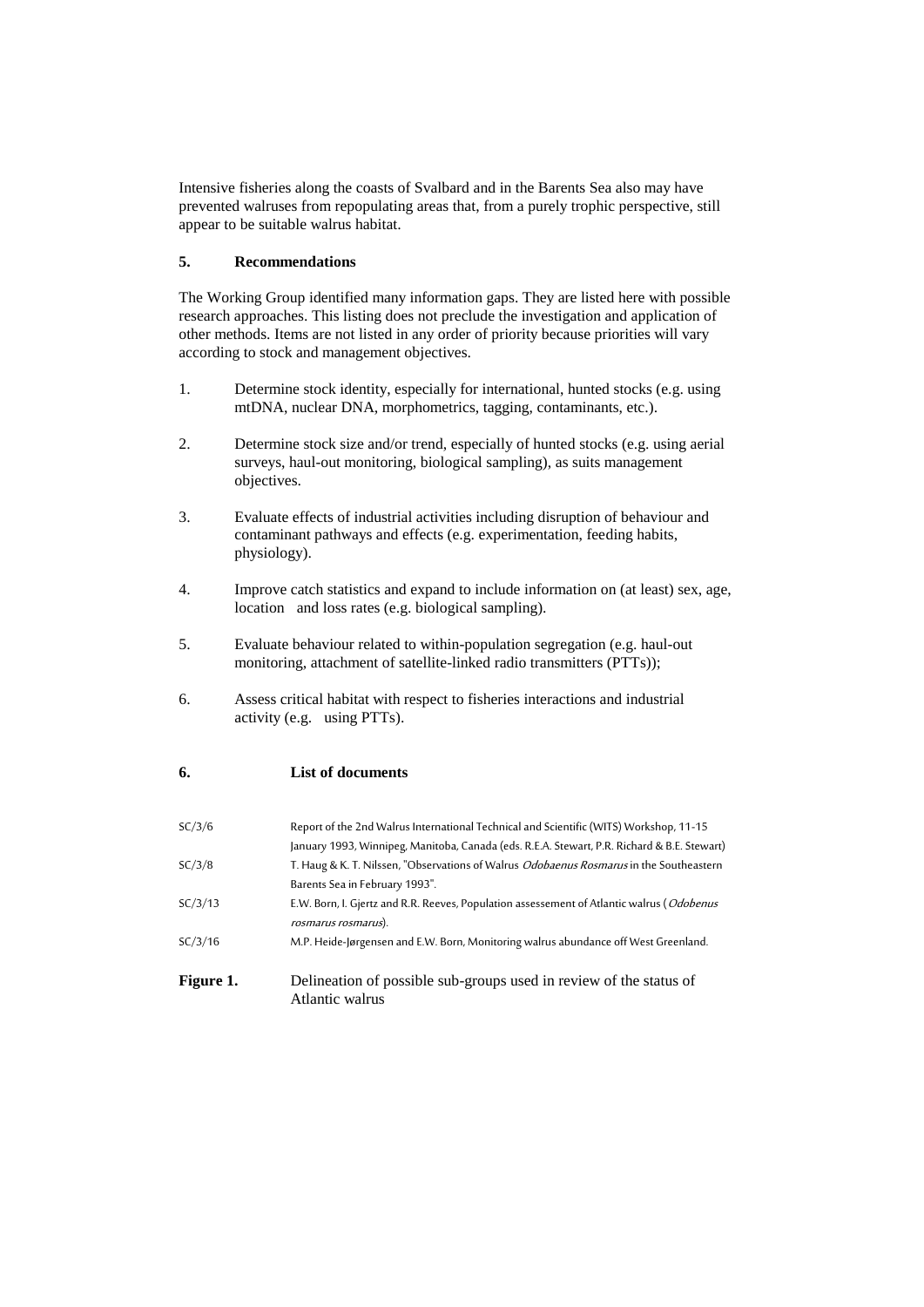- 1. Foxe Basin<br>2. Southern an
- 2. Southern and Eastern Hudson Bay
- 3. North Hudson Bay Hudson Strait North Labrador Southeast Baffin
- Island
- 4. Central West Greenland
- 5. North Water (Baffin Bay)<br>6. East Greenland
- 6. East Greenland<br>7. Svalbard Franz
- 7. Svalbard Franz Joseph Land<br>8. Kara Sea South Barents Sea
- 8. Kara Sea South Barents Sea Novaya Zemlya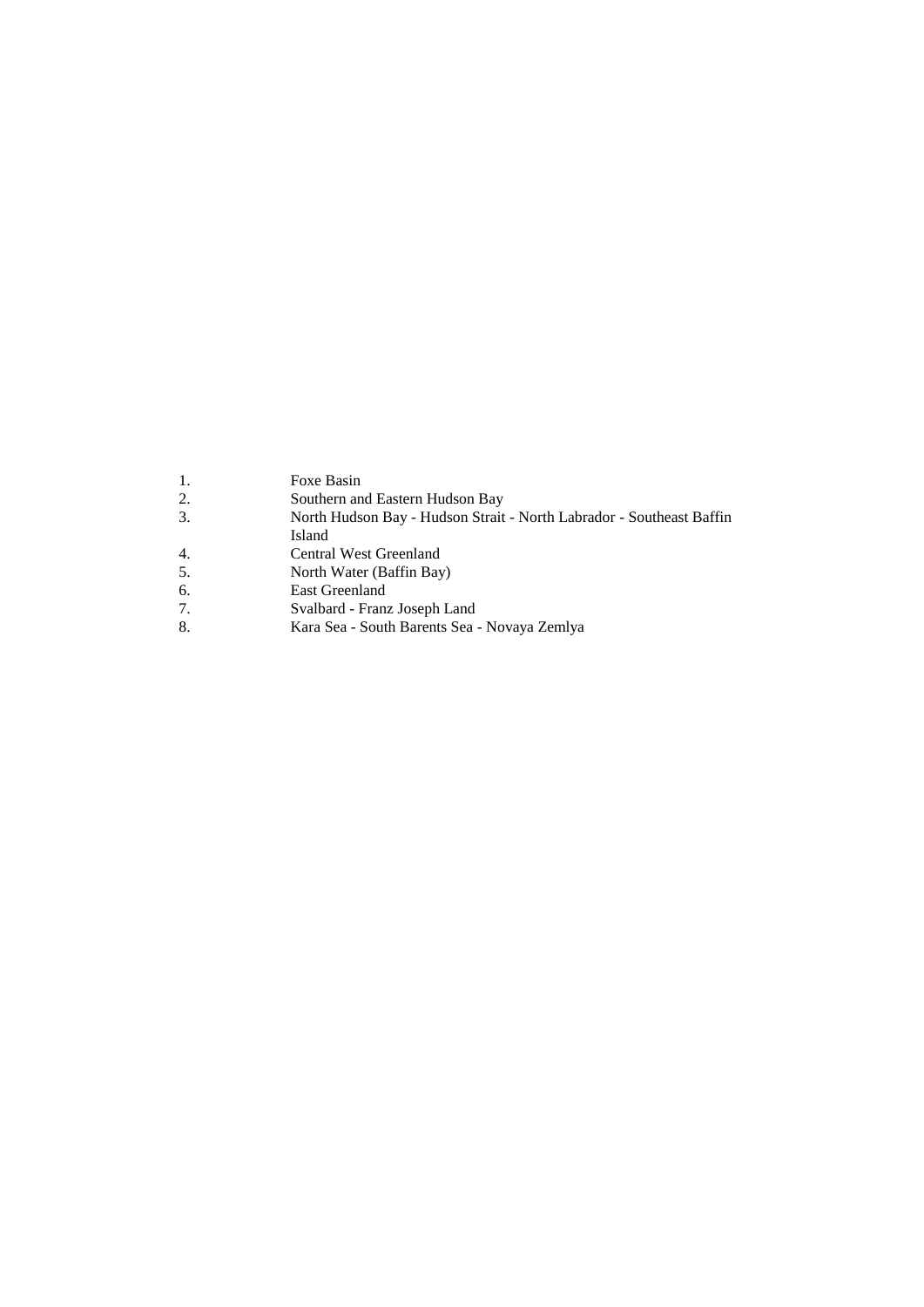| <b>Stock</b>                                                                                                     | Year                                           | <b>Reported</b><br>average<br>annual<br>catch<br>(ref) | Year  | Estim.<br>loss rate<br>(ref) | Estim.<br>total<br>removal | References & comments                                                                                                                          |
|------------------------------------------------------------------------------------------------------------------|------------------------------------------------|--------------------------------------------------------|-------|------------------------------|----------------------------|------------------------------------------------------------------------------------------------------------------------------------------------|
| 1988/89<br>Foxe Basin<br>to<br>1992/93                                                                           |                                                | 200(1)                                                 | 1980s | $32\%$ (2)                   | 300                        | (1) DFO, 199194<br>(2) Orr et al. 1986                                                                                                         |
| S. & E. Hudson Bay                                                                                               |                                                | 35(3)                                                  |       | nd                           | $35+$                      | (3) Richard & Campbell<br>1988 (estimates out-dated<br>and of poor reliability)                                                                |
| 1988-89<br>N. Hudson Bay -<br>Hudson Strait - N.<br>to<br>1992-93<br>Labrador - S.E.<br>1972-85<br>Baffin Island |                                                | 160(1)<br>70(3)                                        |       | nd                           | $230+$                     | (1) DFO, 199194<br>(3) Richard & Campbell<br>1988 (estimates out-dated<br>and of poor reliability)                                             |
| Central West<br>Greenland<br>- Disko Group<br>- Sisimiut Group                                                   | '80-'87<br>$'80-'87$                           | 10(5)<br>40(5)                                         |       | nd<br>nd                     | $10+$<br>$40+$             | (5) 10 from Upernavik,<br>Born et al 1994                                                                                                      |
| North Water (Baffin<br>Bay)                                                                                      | 1988-89<br>to<br>1992-93<br>1970-80<br>1980-87 | 20(1)<br>250(4)<br>10(5)                               | 1980s | nd<br>25% (6)                | $360+$                     | (1) DFO, 199194<br>$(4)$ Born $(1987)$ estimated<br>for Thule only.<br>(5) 10 from Upernavik,<br>Born et al 1994<br>(6) Born & Kristensen 1981 |
| '80 to '87<br>East Greenland                                                                                     |                                                | 16(7)<br><sub>or</sub><br>20(8)                        | 1980s | 23% (8)                      | $20$ to<br>25              | $(7)$ SC/3/13 - reported catch<br>is an underestimate<br>(8) Born - estimated from<br>interviews (SC/3/13)                                     |
| Svalbard - Franz<br>Joseph Land                                                                                  |                                                | protected                                              |       |                              | $+ (9)$                    | (9) Small unreported kill at<br>Franz Joseph Land<br>(SC/3/13). From 1989-93<br>there were 4 killed during<br>scientific studies               |
| Kara Sea - S.<br>Barents Sea -<br>Novaya Zemlya                                                                  |                                                | protected                                              |       |                              | $+(9)$                     | (9) Small unreported kill<br>SC/3/13                                                                                                           |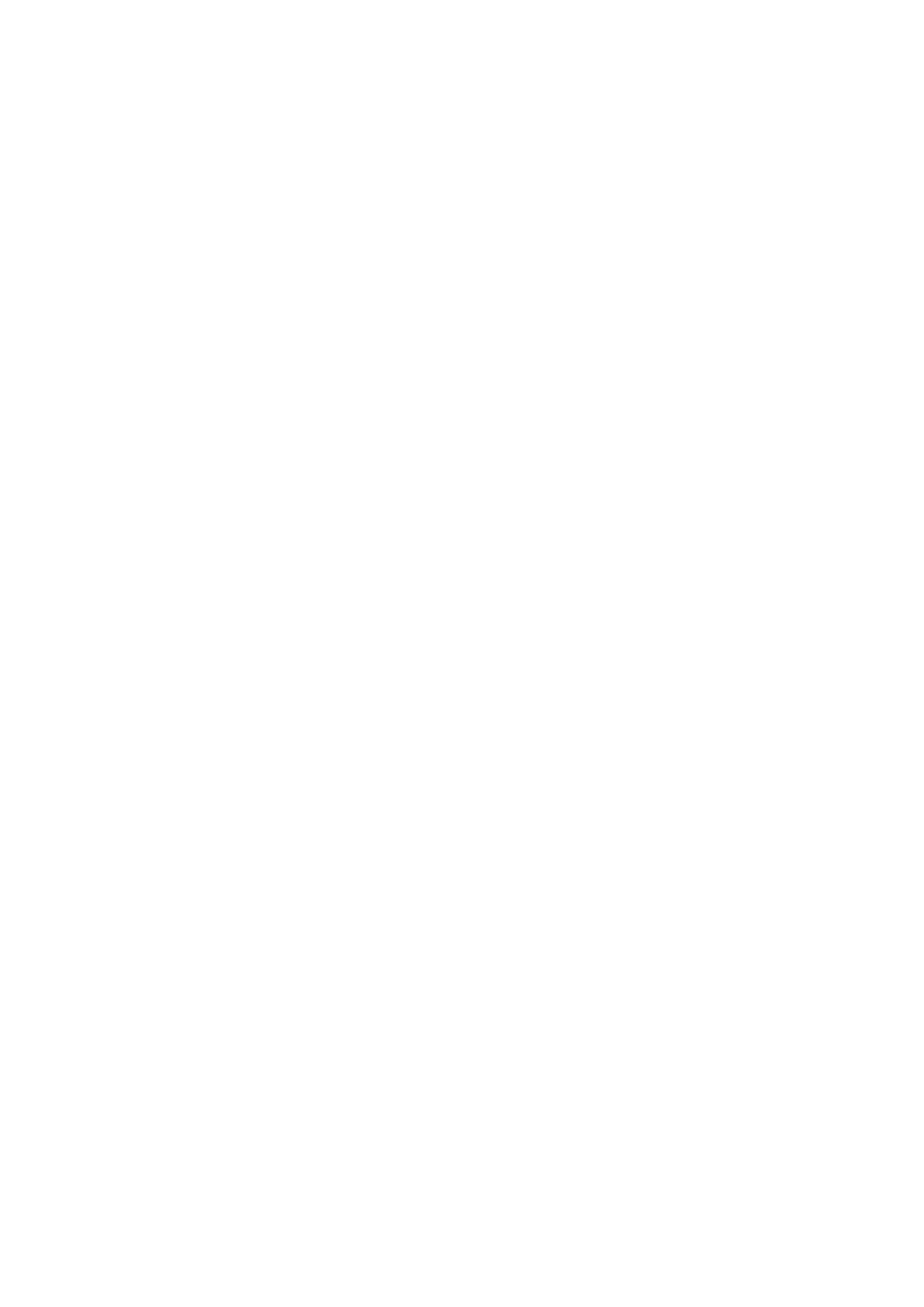#### Table 2 Calculations of size of various Atlantic walrus stocks necessary to sustain estimated current removals

| <b>Stock</b>                                                           | Reported<br>annual<br>average<br>catch<br>(from<br>Table 1) | <b>Required</b><br><b>Population</b><br>assumng<br>NRR* of<br>0.05 | <b>Required</b><br>Population<br>assumng<br>NRR of<br>0.02 | <b>Estimated</b><br>total<br>annual<br>removal<br>(from<br>Table 1) | <b>Required</b><br>population<br>assuming<br>NRR of<br>0.05 | Required<br>population<br>assuming<br>NRR of<br>0.02 | <b>Abundance</b><br><b>Estimate</b> | <b>Probable</b><br>trend $1$ |
|------------------------------------------------------------------------|-------------------------------------------------------------|--------------------------------------------------------------------|------------------------------------------------------------|---------------------------------------------------------------------|-------------------------------------------------------------|------------------------------------------------------|-------------------------------------|------------------------------|
| Foxe Basin                                                             | 200                                                         | 4000                                                               | 10000                                                      | 300                                                                 | 6000                                                        | 15000                                                | 5500<br>(95% CI<br>2700-<br>11200)  | stable?                      |
| S. & E. Hudson<br>Bay                                                  | 35                                                          | 700                                                                | 1750                                                       | $50\alpha$                                                          | 1000                                                        | 2500                                                 | no data                             | unknown                      |
| N.Hudson Bay -<br>Hudson Strait -<br>N. Labrador -<br>S.E. Baffin Isl. | 230                                                         | 4600                                                               | 11500                                                      | $330\alpha$                                                         | 6600                                                        | 16500                                                | no data                             | unknown                      |
| North Water<br>(Baffin Bay)                                            | 280                                                         | 5600                                                               | 14000                                                      | 380¤¤                                                               | 7600                                                        | 19000                                                | no data                             | declining?                   |
| Central West<br>Greenland<br>- Disko group<br>- Sisimiut grp.          | 10<br>40                                                    | 200<br>800                                                         | 500<br>2000                                                | $15\alpha$<br>$60\alpha$                                            | 300<br>1200                                                 | 750<br>3000                                          | no data                             | declining                    |
| E. Greenland                                                           | 20                                                          | 400                                                                | 1000                                                       | 25                                                                  | 500                                                         | 1250                                                 | no data                             | stable/<br>increasing?       |
| Svalbard-<br>Franz Joseph<br>Land                                      | protected                                                   |                                                                    |                                                            | $^{+}$                                                              |                                                             |                                                      | 2000                                | increasing                   |
| Kara Sea - S.<br>Barents Sea -<br>Novaya<br>Zemlya                     | protected                                                   |                                                                    |                                                            | $+$                                                                 |                                                             |                                                      | no data                             | increasing?                  |

\* NRR = Net Recruitment Rate<br> $P_{\text{Perived from full Scientific Com}}$ 

<sup>1</sup>Derived from full Scientific Committee discussions

¤ where no stock-specific data were available, 30% was used ¤¤ 25% for Thule, 30% for Canada and Upernavik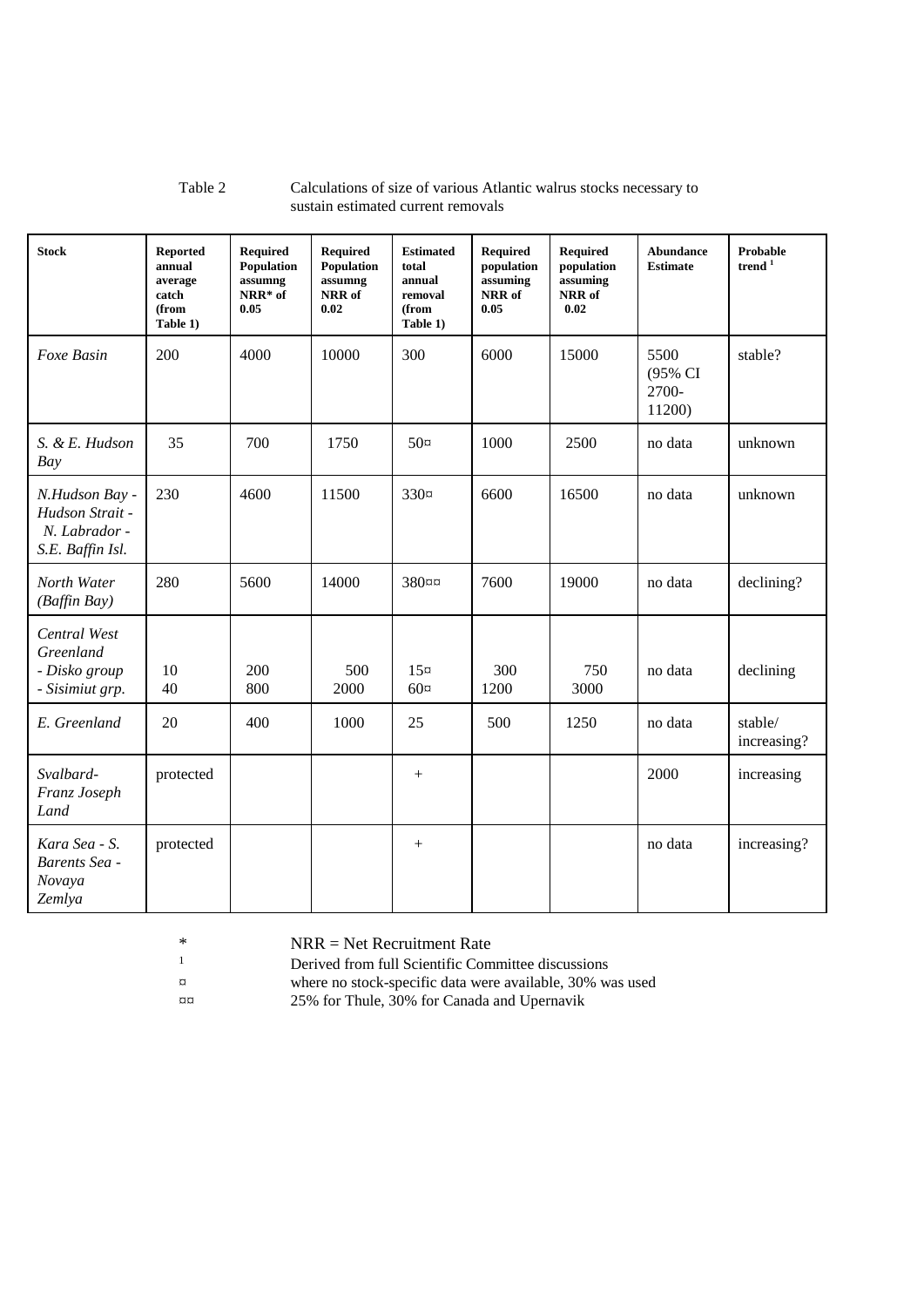#### **References**

Born, E.W. 1987, Aspects of present-day maritime subsistence hunting in the Thule area, Northwest Greenland, *in* L. Hacquebord and R. Vaughan (eds), *Between Greenland and America. Cross-cultural contacts and the environment in the Baffin bay area*. *Works of the Arctic Centre,* No. 10. University of Groningen, The Netherlands: 109-132.

Born, E.W. and Kristensen, T. 1981, Hvalrossen i Thule, *Naturens verden,* 1981/4: 132-143.

Born, E.W. and Gjertz, I. 1993, A link between walruses (*Odobenus rosmarus*) in northeast Greenland and Svalbard, *Polar Record* 29(17): 329.

Born, E.W., Heide-Jørgensen, M.P. and Davis, R.A. 1994, The Atlantic walrus (*Odobenus rosmarus rosmarus*) in West Greenland, *Meddr Grønland*, *Biosci.* 40: 33 pp.

Born, E.W., Gjertz, I., and Reeves, R.R. 1995, Population assessment of Atlantic walrus (*Odobenus rosmarus rosmarus L.*), Working Paper SC/3/13 submitted to the NAMMCO Scientific Committee, Copenhagen 31 January - 2 February 1995, 104 pp.

Cosens, S.E., Crawford, R., de March, B.G.E. and T.A. Short (eds) 1993, Report of the Arctic Fisheries Scientific Advisory Committee for 1991/92 and 1992/93, *Can. Tech. Rep. Fish Aquat. Sci*. 2224: 12-13.

Cronin, M.A., Hills, S., Born, E.W., and Patton, J.C. 1994, Mitochondrial DNA variation in Atlantic and Pacific walruses, *Can. J. Zool.* 72: 1035-1043.

Currie, R.D. 1968, Western Ungava Bay: an area economic survey. Industrial Division, Northern Administration Branch, Department of Indian Affairs and Northern Development, Ottawa, *A.E.S.R.* 62/2, Rep. 500-1968.

Davis, R.A., Koski, W.R. and Finley, K.J. 1978, Numbers and distribution of walruses in the central Canadian High Arctic. Unpublished Report by LGL Ltd. for Polar Gas, Toronto: 50 pp.

DeMaster, D.K. 1984, An analysis of a hypothetical population of walruses, in F.H. Fay and G. A. Fedoseev (eds) 1984, *Soviet-American Cooperative Research on Marine Mammals: Vol. 1 - Pinnipeds*, NOAA Technical Report NMFS 12: 77-80.

Department of Fisheries and Oceans (DFO) 1991, *Annual Summary of Fish and Marine Mammal Harvest Data for the Northwest Territories*, Vol. 1, 1988-1989, Freshwater Institute, Department of Fisheries and Oceans, Winnipeg:  $v + 59$ pp.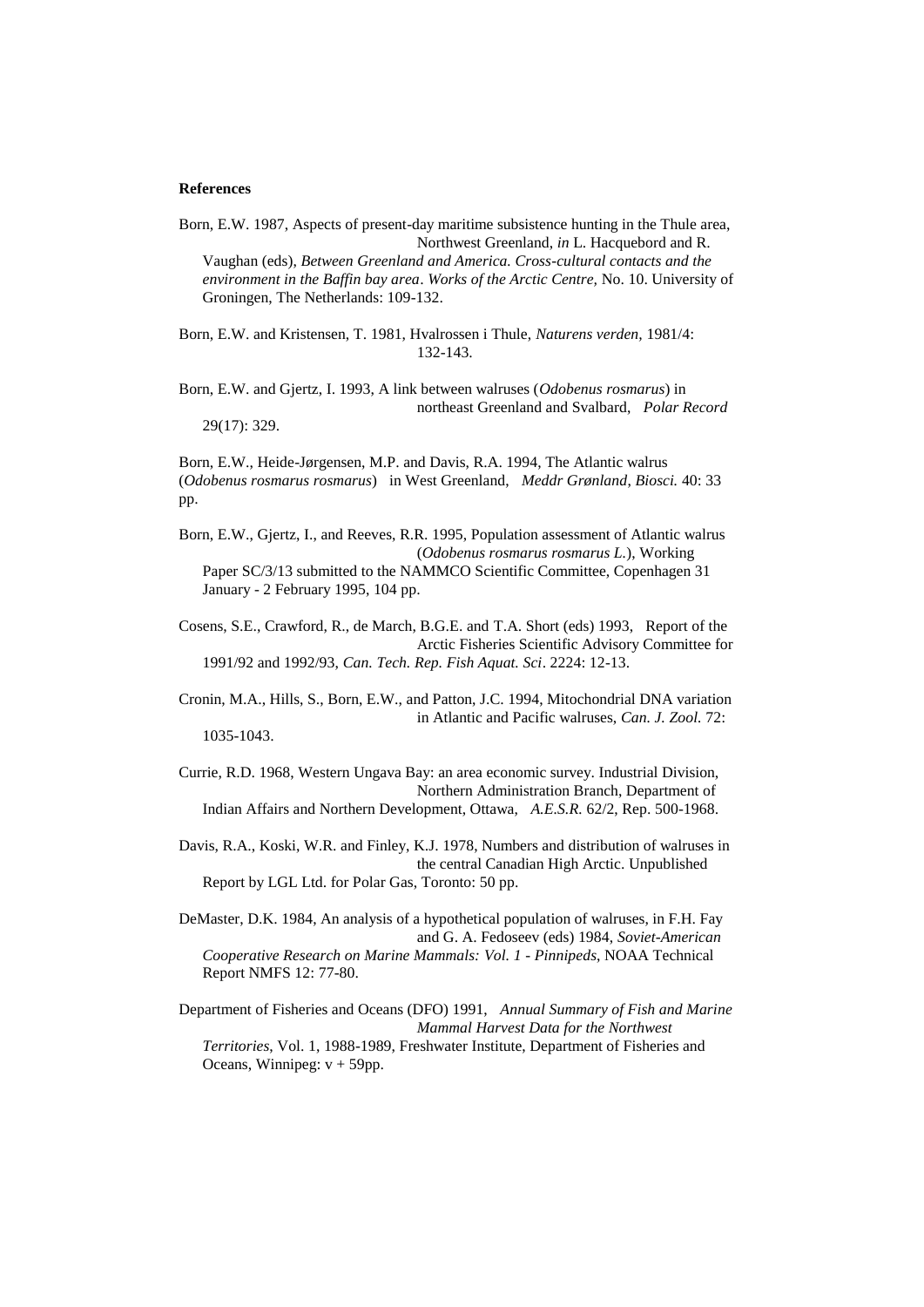- (DFO) 1992a, *Annual Summary of Fish and Marine Mammal Harvest Data for the Northwest Territories*, Vol. 2, 1989-1990, Freshwater Institute, Department of Fisheries and Oceans, Winnipeg:  $xiv + 61pp$ .
- (DFO) 1992b, *Annual Summary of Fish and Marine Mammal Harvest Data for the Northwest Territories*, Vol. 3, 1990-1991, Freshwater Institute, Department of Fisheries and Oceans, Winnipeg: $xiv + 67pp$ .
- (DFO) 1993, *Annual Summary of Fish and Marine Mammal Harvest Data for the Northwest Territories*, Vol. 4, 1991-1992, Freshwater Institute, Department of Fisheries and Oceans, Winnipeg:xiv + 69pp.
- (DFO) 1994, *Annual Summary of Fish and Marine Mammal Harvest Data for the Northwest Territories*, Vol. 5, 1992-1993, Freshwater Institute, Department of Fisheries and Oceans, Winnipeg:xiv + 104pp.

Dunbar, M.J. 1956, The status of the Atlantic walrus *Odobenus rosmarus (L.)* in Canada, *Int. Union Protect. Nature Proc. 5th Meet*., Copenhagen 1954: 59-61.

Finley, K.J. and Renaud, W.E. 1980, Marine Mammals inhabiting the Baffin Bay North Water in Winter, *Arctic* 33 (4): 724-738.

Freeman, M.M.R. 1970, Studies in maritime hunting I. Ecological and technologic restraints on walrus hunting, Southampton Island N.W.T. *Folk* 11-12: 155-171.

Freuchen, P. 1921, Om Hvalrossens Forekomst og Vandringer ved Grønlands Vestkyst (Distribution and migration of walruses along the western coast of Greenland). *Vidensk. Medd. Dansk Naturhist. Foren*. Vol 72, Copenhagen: 237-249. Translated: *Fish. Res. Board Can. Transl. Ser.* 2383:14 pp.

Freuchen, P. 1935, Mammals, Part II. Field notes and personal observations, *Rep. Fifth Thule Exped.*, 2 (2-5): 68-278.

Garlich-Miller, J. 1994, *Growth and reproduction of Atlantic walruses (Odobenus rosmarus rosmarus) in Fox Basin, Northwest Territories, Canada*. Master of Science thesis, University of Manitoba: 116 pp.

Gjertz, I. and Wiig Ø. 1993, Status of walrus research in Svalbard and Franz Joseph Land in 1992: A Review, *in* R.E.A., Stewart, P.R. Richard and B.E. Stewart (eds), *Report of the 2nd Walrus International Technical and Scientific (WITS) Workshop*, 11-15 January 1993, Winnipeg, Manitoba, Canada.

Gjertz, I. and Wiig, Ø. 1994, The abundance of walruses in Svalbard, (submitted: *Polar Biology)*.

*Can. Tech. Rep. Fish. Aquat. Sci*. 1940: p. 68-84.

Haug, T. and Nilssen, K.T. 1995, Observations of walrus *Odobenus rosmarus* in the southeastern Barents Sea in February 1993, Working paper SC/3/8 submitted to the NAMMCO Scientific Committee, Copenhagen 31 January - 2 February 1995:4 pp.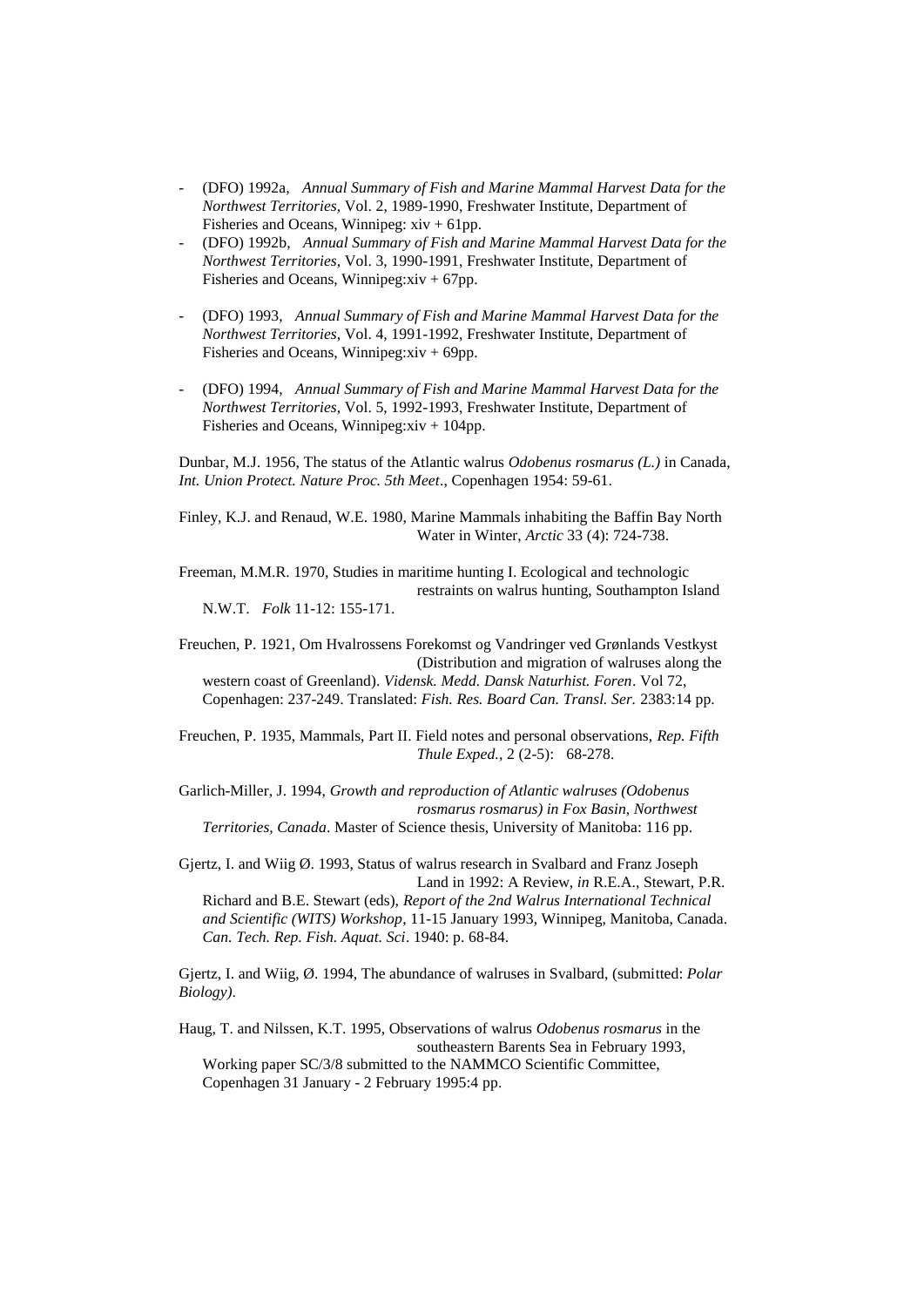Heide-Jørgensen, M.P. and Born, E.W. 1995, Monitoring walrus abundance off West Greenland, Working Paper SC/3/16 submitted to

the NAMMCO Scientific Committee, Copenhagen, 31 January - 2 February 1995: 10 pp.

Kiliaan, H.P.L. and Stirling, I. 1978, Observations of overwintering walruses in the eastern Canadian High Arctic, *J. Mamm.* 59: 197-200.

Koski, W.R. 1980, *Distribution and migration of marine mammals in Baffin Bay and eastern Lancaster Sound, May-July 1979*, Report by LGL Ltd. for Petro-Canada Explorations, Calgary, Alberta, December 1980: 317 pp.

Koski, W.R. and Davis R.A. 1979, *Distribution of marine mammals in northwest Baffin Bay and adjacent waters, May-October 1978*, Report by LGL Ltd. for Petro-Canada, Calgary, May 1979: 304 pp.

MacLaren-Marex Inc. 1980, *Surveys for marine mammals along the outer coastline of southeast Baffin Island (August to October 1979),* Report to ESSO Resources of Canada Ltd. and Aquitane Company of Canada Ltd..

Mansfield, A.W. 1958, *The biology of the Atlantic walrus, Odobenus rosmarus rosmarus (Linnaeus) in eastern Canadian Arctic*, *Fish. Res. Board. Can. MS Rept. Ser. (Biology)* No. 653:146 pp.

Mansfield, A.W. 1973, The Atlantic walrus *Odobenus rosmarus* in Canada and Greenland, *in* Seals. Proc. Work. Meet. Seal. Spec. Threatened Depleted Seals World, Survival Serv. Comm. IUCN 18-19 Aug. 1972. Univ. Guelph. Ont. Can. IUCN Publ. New Ser., Suppl. Pap. 39: 69-79.

Mansfield, A.W. and St. Aubin, D.J. 1991, Distribution and abundance of the Atlantic walrus, *Odobenus rosmarus rosmarus*, in the Southampton Island-Coats Island region of northern Hudson Bay, *Canadian Field-Naturalist* 105: 95-100.

McLaren, P.L. and Davis, R.A. 1982, *Winter distribution of Arctic marine mammals in ice-covered waters of eastern North America*, Unpubl. Report by LGL Ltd. for Petro-Canada Exploration Inc., Calgary, Alberta, Canada: 151 pp.

Orr, J.R., Renooy, B. and Dahlke, L. 1986, Information from hunts and surveys of walrus (*Odobenus rosmarus*) in northern Foxe Basin, Northwest Territories, 1982-1984, *Can. Manuscript Rep. Fish. Aquat. Sci.* No. 1899: 24 pp.

Richard, P. 1990, Review of history and present status of world walrus stocks. Hudson Bay-Foxe Basin, *in* F.H. Fay, B.P. Kelly and B.A.Fay (eds), *The ecology and management of walrus populations,* Report of an international workshop, 26-30 March 1990, Seattle, Washington, USA. xii + 186 pp.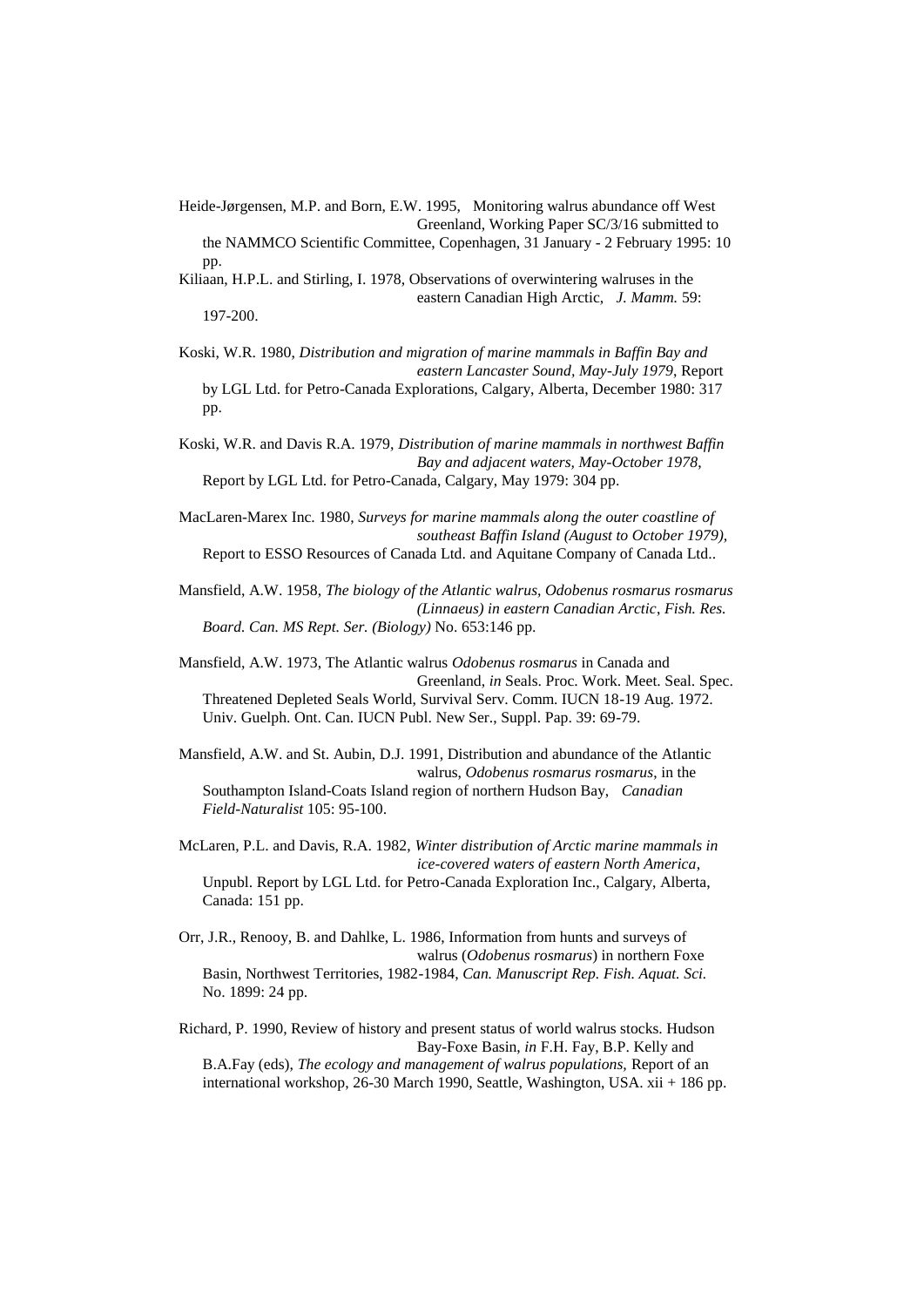- Richard, P.R. and Campbell, R.R. 1988, Status of the Atlantic walrus, *Odobenus rosmarus rosmarus*, in Canada, *Canadian Field-Naturalist* 102(2): 337-350.
- Riewe, R. (ed.) 1992, *Nunavut Atlas*, Canadian Circumpolar Institute and Tungavik Federation of Nunavut, Edmonton, Alberta: 259 pp.
- Smith, T.G. and Taylor, D. 1977, Notes on marine mammals, fox and polar bear harvest in the Northwest Territories 1940 to 1972, *Fish. Mar. Serv., Tech. Rept. No. 694,* Environment Canada, Ottawa: 37 pp.

Vibe, C. 1950, The Marine Mammals and the Marine Fauna in the Thule District (Northwest Greenland) with Observations on the Ice Conditions in 1939-41, *Meddr om Grønland* 150(6): 115 pp.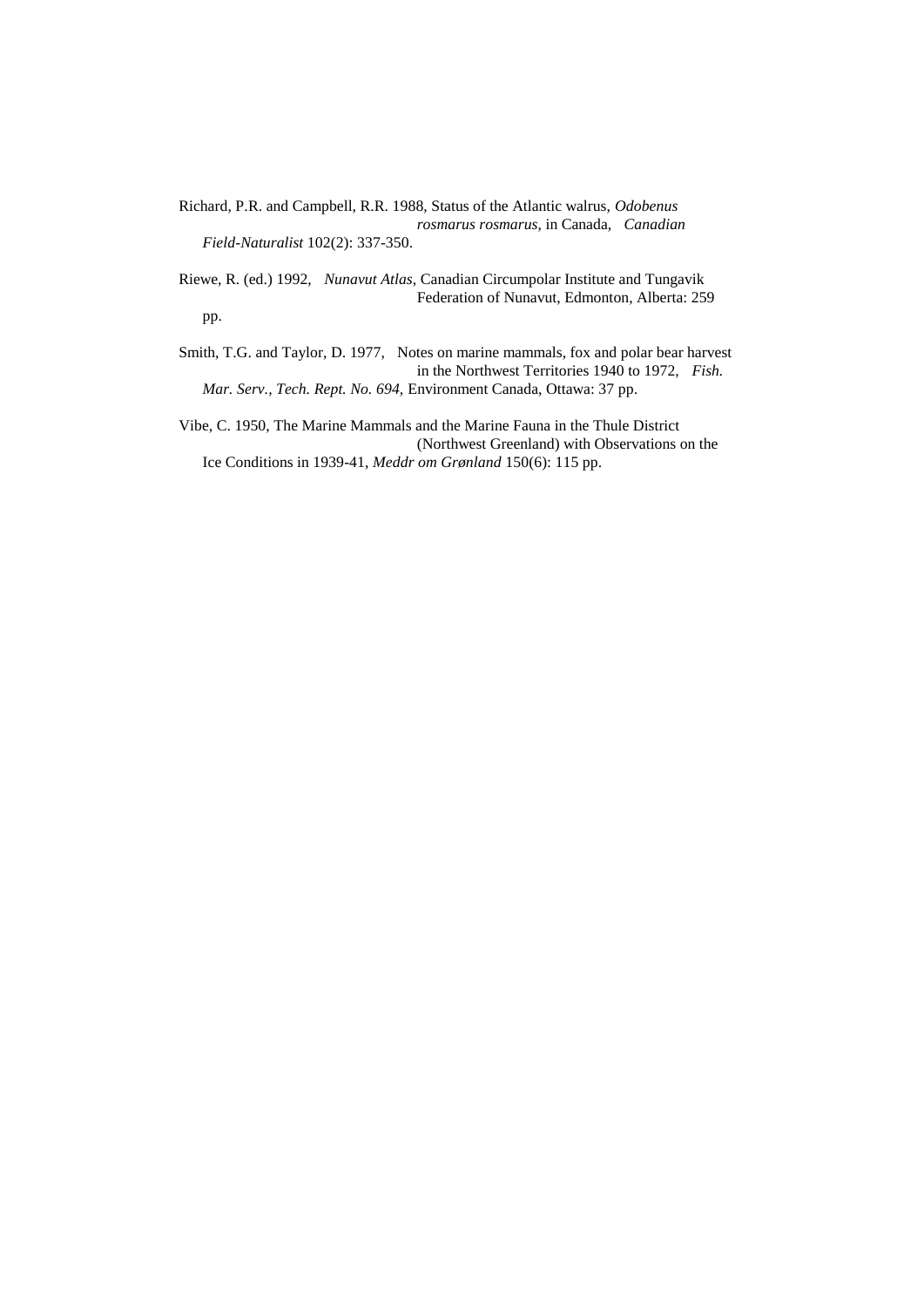#### **Appendix 1**

### **List of Participants**

Erik Born Greenland Nature Research Institute Tagensvej 135, 1, DK 2200 Copenhagen Denmark Tel. +45 31 85 44 44 Fax +45 35 8218 50 E-mail grfiewb@inet.uni-c.dk

Ian Gjertz Norwegian Polar Institute P.B. 5072 Majorstuen N-0301 Oslo, Norway Tel.+47 22 959619 Fax +47 22 959501

Tore Haug Nor. Inst. of Fisheries and Aquaculture P.O.Box 2511, N 9002 Tromsø, Norway Tel. +47 776 29220 Fax +47 776 29100 E-mail toreh@fiskforsk.norut.no.

Mads Peter Heide-Jørgensen Greenland Nature Research Institute Copenhagen, Denmark Tel.+45 31 85 44 44 Fax +45 35 8218 50 E-mail grfimphj@inet.uni-c.dk

Finn Larsen Greenland Nature Research Institute Copenhagen, Denmark Tel. +45 31 85 44 44 Fax +45 35 8218 50 grfifla@inet.uni-c.dk

Randall R. Reeves 27 Chandler Lane Hudson, Quebec Canada J0P 1H0 Tel. & Fax: +1 514 458 7383 E-mail rrreevesmail.accent.net Jóhann Sigurjónsson

Marine Research Institute Skúlagata 4, P.O.Box 1390 IS-121 Reykjavik, Iceland Tel. +354 1 20240/26533 Fax +354 1 623790 E-Mail: johann@hafro.is

Robert E.A. Stewart Fisheries Research Division Freshwater Institute 501 University Crescent Winnipeg, Manitoba R3T 2N6 Canada Tel. +1 204 983 5023 Fax +1 204 984 2403 E-mail: stewart@wpgdfo.wpg.dfo.ca

Gísli Arnór Víkingsson Marine Research Institute Skúlagata 4, P.O.Box 1390 IS-121 Reykjavik, Iceland Tel. +354 1 20240 Fax +354 1 623790 E-Mail: gisli@hafro.is

Øystein Wiig Faculty of Mathematics and Natural Sciences /University of Oslo Zoological Musuem, Dept.of Mammology Sars gate 1, N-0562 Oslo, Norway Telephone +47 22 85 16 88 Telefax +47 22 85 18 37 E-mail: oywiig@toyen.uio.no